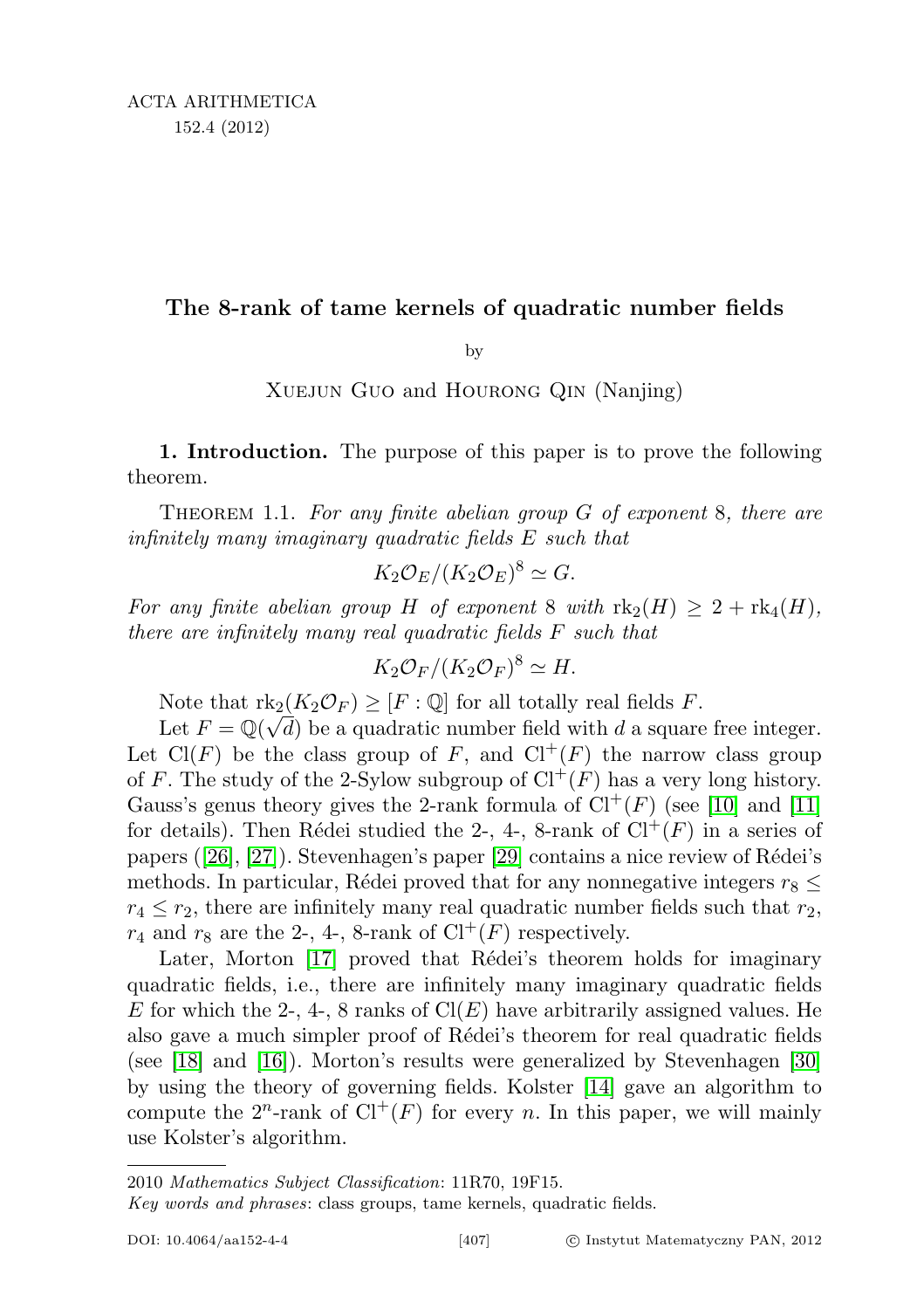One should note that the study of the 8-rank of  $Cl^+(F)$  is much more difficult than that of the 4-rank. The reason is that the 8-rank formulas involve solutions of certain Diophantine equations which cannot be solved effectively.

By Tate's Theorem 6.2 of [\[31\]](#page-17-6), one can get a 2-rank formula for  $K_2\mathcal{O}_F$ (see  $[3]$  for a more explicit formula). Rédei's theorem gives a formula for the 4-rank of  $Cl^+(F)$  by means of the rank of a matrix whose entries are the local Hilbert symbols  $(p_i, d)_{p_j}$ , where  $p_i, p_j$  are prime divisors of the discriminant of F. Formulas for the 4-rank of  $K_2\mathcal{O}_F$  are much more involved. If  $2 \in \text{Norm}_{F/\mathbb{Q}}(F^{\times})$ , we have to deal with solutions of certain Diophantine equations. This is the difference between class groups and  $K_2$  groups.

By Qin's methods of  $[21]$ - $[23]$  and  $[25]$ , we can determine the  $2^n$ -rank of  $K_2\mathcal{O}_F$  for  $n=2$  and 3. One can find the explicit structure of the tame kernels of quadratic fields F whose discriminant has few prime divisors in  $[21]$ [\[25\]](#page-17-9), [\[34\]](#page-17-10), [\[35\]](#page-17-11). Qin's method is generalized to relatively quadratic extensions in [\[12\]](#page-16-5). The 4-rank density of the tame kernels of quadratic fields whose discriminant has less than 3 prime divisors can be found in [\[19\]](#page-17-12), [\[20\]](#page-17-13) and [\[5\]](#page-16-6). The 4-rank density for general quadratic fields can be found in [\[8\]](#page-16-7).

In [\[32\]](#page-17-14), Vazzana proved that the 8-rank of the tame kernels of quadratic fields can be arbitrarily large. He also studied certain cases where the 8-rank of the tame kernel of a quadratic field is exactly the 8-rank of the narrow class group.

In [\[25\]](#page-17-9), Qin made the following conjecture.

CONJECTURE 1.2. Let  $k \geq 2$  and  $n \in \mathbb{N}$ . Given  $k-1$  integers  $r_4, r_8, \ldots, r_{2^k}$ satisfying  $n \geq r_4 \geq r_8 \geq \cdots \geq r_{2^k} \geq 0$ . Then there exist infinitely many quadratic number fields  $F = \mathbb{Q}(\sqrt{d})$  such that  $d > 0$  square free has exactly n prime divisors, all of them  $\equiv 1 \pmod{8}$  and the  $2^j$ -rank of  $K_2\mathcal{O}_F$  is  $r_{2^j}$  $(2 \leq j \leq k).$ 

 $\sum_{i=1}^{\infty}$   $S^{(i)}$   $\sum_{i=1}^{\infty}$   $S^{(i)}$   $\sum_{i=1}^{\infty}$   $S^{(i)}$   $\sum_{i=1}^{\infty}$   $S^{(i)}$   $\sum_{i=1}^{\infty}$   $S^{(i)}$   $\sum_{i=1}^{\infty}$   $S^{(i)}$   $\sum_{i=1}^{\infty}$   $S^{(i)}$   $\sum_{i=1}^{\infty}$   $S^{(i)}$   $\sum_{i=1}^{\infty}$   $S^{(i)}$   $\sum_{i=1}^{\infty}$  $\overline{d}$ ) with  $d = -d'$  or  $d = 2d'$  or  $d = -2d'$ , where d' has exactly n prime divisors, all of them  $\equiv 1$ (mod 8).

In [\[24\]](#page-17-15), Qin proved the above conjecture for  $k = 2$  and  $n - 1 \ge r_4 \ge 0$ . In our main theorem, there is a prime divisor q of d with  $q \equiv 3$  or 5 (mod 8). Hence Conjecture 1.2 remains open. We put  $q \equiv 3$  or 5 (mod 8) for a technical reason (to avoid the case  $2 \in \text{Norm}_{F/\mathbb{Q}}(F^{\times})$  in which even the 4-rank of  $K_2\mathcal{O}_F$  is very complicated).

This paper is organized as follows. In Section 2, we briefly review the well known results on the  $2^n$ -rank of the narrow class groups of quadratic number fields in the language of [\[14\]](#page-16-3). In Section 3, we briefly review Qin's theorems on the  $2^n$ -rank  $(n \leq 3)$  of the tame kernels of quadratic number fields which we will use in the next two sections. In Section 3, we prove that for any finite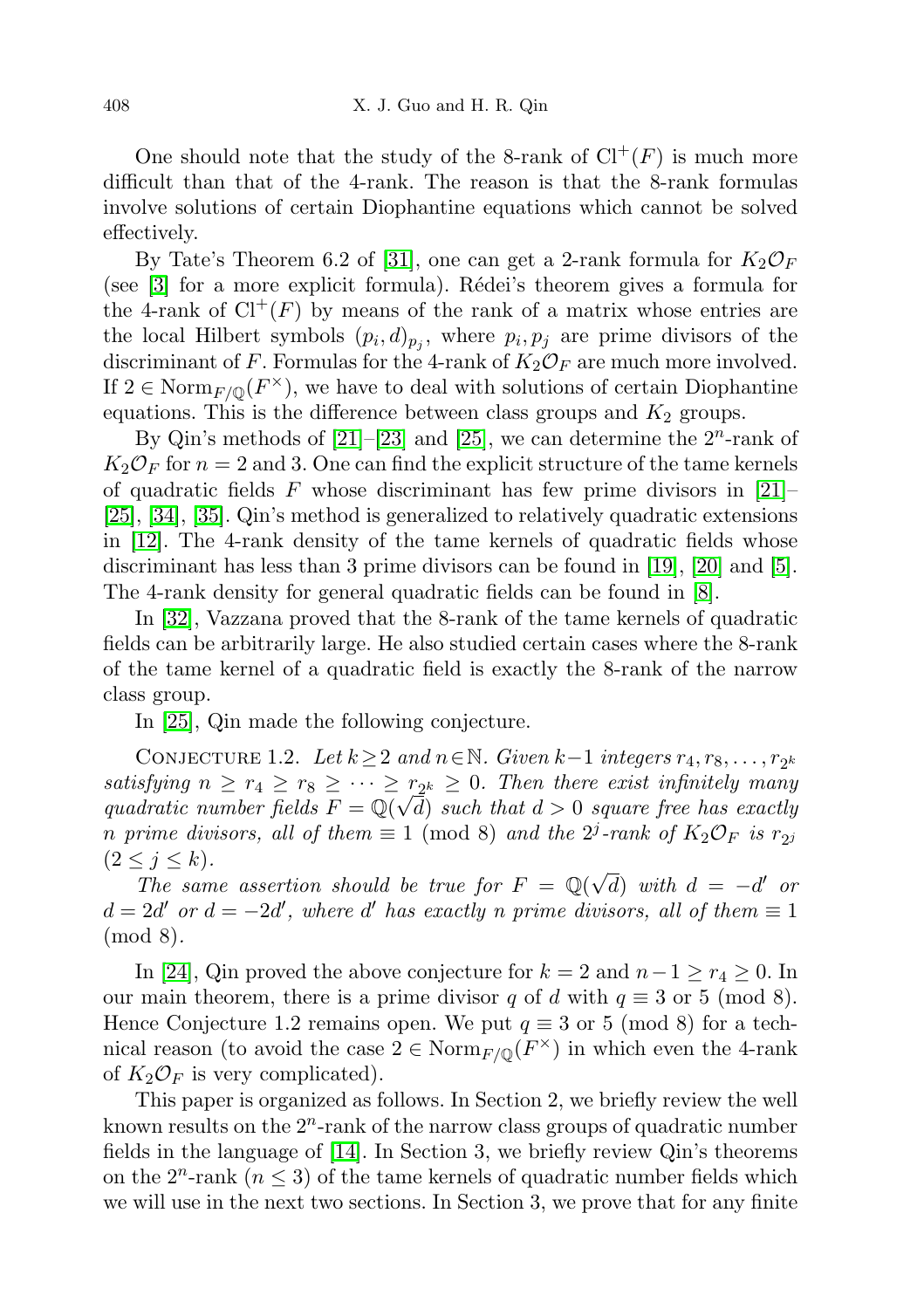abelian group  $G$  of exponent 8, there are infinitely many imaginary quadratic fields E such that  $K_2 \mathcal{O}_E/(K_2 \mathcal{O}_E)^8 \simeq G$ . In Section 5, we prove that for any finite abelian group H of exponent 8 with  $\text{rk}_2(H) \geq 2 + \text{rk}_4(H)$ , there are infinitely many real quadratic fields F such that  $K_2\mathcal{O}_F/(K_2\mathcal{O}_F)^8 \simeq H$ .

Although we cannot prove that the imaginary quadratic fields E (resp. real quadratic fields  $F$ ) with

$$
K_2\mathcal{O}_E/(K_2\mathcal{O}_E)^8 \simeq G
$$
 (resp.  $K_2\mathcal{O}_F/(K_2\mathcal{O}_F)^8 \simeq H$ )

have a positive density among all imaginary (resp. real) quadratic fields, our results show that for any G (resp. H) there exists a P (resp.  $Q$ ) such that the primes q with

$$
K_2 \mathcal{O}_{\mathbb{Q}(\sqrt{-Pq})}/(K_2 \mathcal{O}_{\mathbb{Q}(\sqrt{-Pq})})^8 \simeq G
$$
  
(resp.  $K_2 \mathcal{O}_{\mathbb{Q}(\sqrt{Qq})}/(K_2 \mathcal{O}_{\mathbb{Q}(\sqrt{Qq})})^8 \simeq H$ )

have a positive density by Morton's Density Theorem in [\[17\]](#page-17-3) and [\[18\]](#page-17-4).

In the case of real quadratic fields, we assume in this paper that  $\text{rk}_2(H)$  $2 + \text{rk}_{4}(H)$ . However one should note that there are many examples of real quadratic fields F with  $\text{rk}_2(K_2\mathcal{O}_F) = \text{rk}_4(K_2\mathcal{O}_F) + 1$ . Our construction depends on Morton's explicit construction of certain quadratic fields. While in those cases one always has  $\text{rk}_2(K_2\mathcal{O}_F) \geq \text{rk}_4(K_2\mathcal{O}_F) + 2$ , we believe that for any finite abelian group H of exponent 8 with  $\text{rk}_2(H) \geq 1 + \text{rk}_4(H)$ , there are infinitely many real quadratic fields F such that  $K_2\mathcal{O}_F/(K_2\mathcal{O}_F)^8$  $\simeq$  H (see Conjecture 5.8).

2. The  $2^n$ -rank of the class groups of quadratic fields. In this section, we will briefly review the well known results on the  $2<sup>n</sup>$ -rank of the class groups of quadratic fields. We will use Kolster's method and notation of  $[14]$  to deal with the  $2^n$ -rank of the class groups of quadratic fields for  $n = 1, 2, 3.$ 

 $\text{Let } F = \mathbb{Q}(\sqrt{2})$  $d$ ) be a quadratic number field, where  $d$  is a square free integer. Let Gal $(F/\mathbb{Q}) = \{1, \sigma\}$ . Let D be the discriminant of F. For each nontrivial positive square free divisor m of D, let  $[m]$  be the product of the distinct ramified primes above the prime divisors of m. Let  $Cl(F)$  be the class group of F and  $Cl^+(F)$  the narrow class group of F. Let

(2.1) 
$$
\alpha = \begin{cases} \sqrt{d} & \text{if } d \equiv 2 \text{ or } 3 \pmod{4}, \\ (1 + \sqrt{d})/2 & \text{if } d \equiv 1 \pmod{4}. \end{cases}
$$

Then  $\{1,\alpha\}$  is a basis of  $\mathcal{O}_F$ . An element  $a+b\alpha \in \mathcal{O}_F$  is called primitive if  $GCD(a, b) = 1$  (see [\[9\]](#page-16-8) and [\[14\]](#page-16-3) for some equivalent descriptions). An integral ideal J is called primitive if

$$
J=I[m],
$$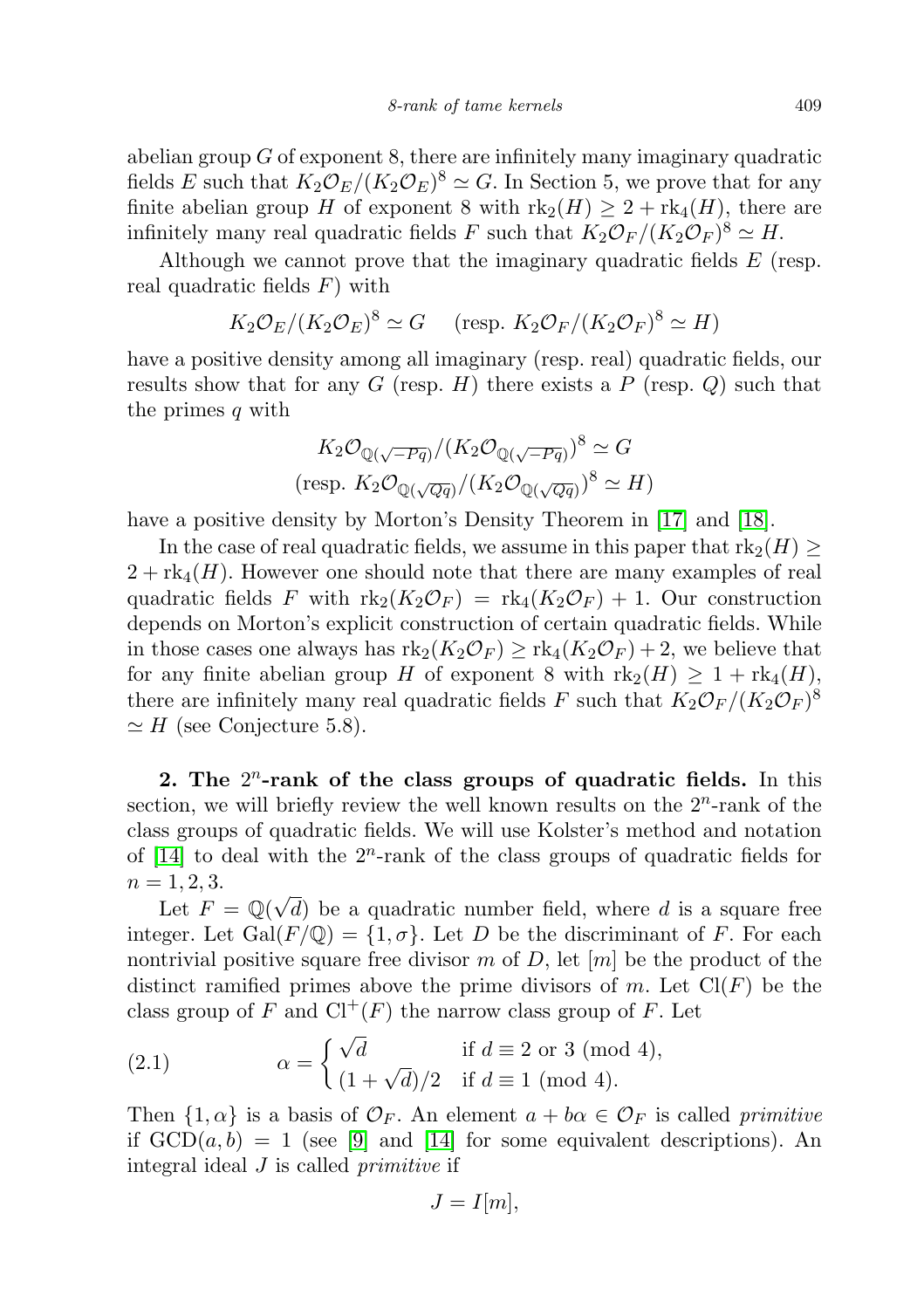410 X. J. Guo and H. R. Qin

where  $m$  is a square free positive divisor of  $D$  and  $I$  is an integral ideal such that I is a product of powers of unramified primes  $\mathfrak{p}$  and  $\mathfrak{p} \mid I$  implies  $\mathfrak{p}^{\sigma} \nmid I$ .

Let p be a rational prime. Let  $a = p^{\alpha}u$ ,  $b = p^{\beta}v$  be two nonzero rational numbers, where u and v are p-adic units. Then the local Hilbert symbol  $(a, b)_p$ is defined to be

(2.2) 
$$
(a,b)_p = \begin{cases} (-1)^{\alpha\beta\varepsilon(p)} \left(\frac{u}{p}\right)^{\beta} \left(\frac{v}{p}\right)^{\alpha} & \text{if } p \text{ is odd,} \\ (-1)^{\varepsilon(u)\varepsilon(v) + \alpha\omega(v) + \beta\omega(u)} & \text{if } p = 2, \end{cases}
$$

where

$$
\varepsilon(x) = \frac{x-1}{2}, \quad \omega(x) = \frac{x^2 - 1}{8}
$$

(see [\[28\]](#page-17-16) for details).

Let A be a matrix whose entries are local Hilbert symbols. Following Kolster's notation of [\[14\]](#page-16-3), we can view A as a matrix  $\varphi(A)$  over  $\mathbb{F}_2$  if we replace 1 by 0 and  $-1$  by 1. The *rank* of A is understood as the  $\mathbb{F}_2$ -rank of  $\varphi(A).$ 

Let k be the number of primes which are ramified in F, and  $p_1, \ldots, p_k$ the prime divisors of the discriminant D. Let

$$
R_F^{(1)} = \begin{pmatrix} (p_1, d)_{p_1} & (p_1, d)_{p_2} & \cdots & (p_1, d)_{p_k} \\ (p_2, d)_{p_1} & (p_2, d)_{p_2} & \cdots & (p_2, d)_{p_k} \\ \vdots & \vdots & \ddots & \vdots \\ (p_k, d)_{p_1} & (p_k, d)_{p_2} & \cdots & (p_k, d)_{p_k} \end{pmatrix} = \begin{pmatrix} (p_1, d) \\ \vdots \\ (p_k, d) \end{pmatrix},
$$

where

$$
(m, d) = ((m, d)_{p_1}, \ldots, (m, d)_{p_k})
$$

for any  $m \mid D$ .

THEOREM 2.1 (Rédei, [\[26\]](#page-17-0)). Let F be a quadratic number field. Then

$$
rk_4(\mathrm{Cl}^+(F)) = k - 1 - \mathrm{rank}(R_F^{(1)}).
$$

Let  $k_1 = \text{rank}(R^{(1)})$ . Without loss of generality, we may assume that the first  $k_1$  rows  $\varphi((p_1, d)), \ldots, \varphi((p_{k_1}, d))$  are linearly independent. Let  $S^{(1)}$  =  $\{p_1, \ldots, p_{k_1}\}\$ and

$$
N_F^{(1)} = \begin{pmatrix} (p_1, d) \\ \vdots \\ (p_{k_1}, d) \end{pmatrix}.
$$

For any j with  $k_1 + 1 \leq j \leq k$ , one can find  $p_{j1}, \ldots, p_{jl_j} \in S^{(1)}$  such that  $(p_j p_{j1} \cdots p_{jl_j}, d) = (1, \ldots, 1).$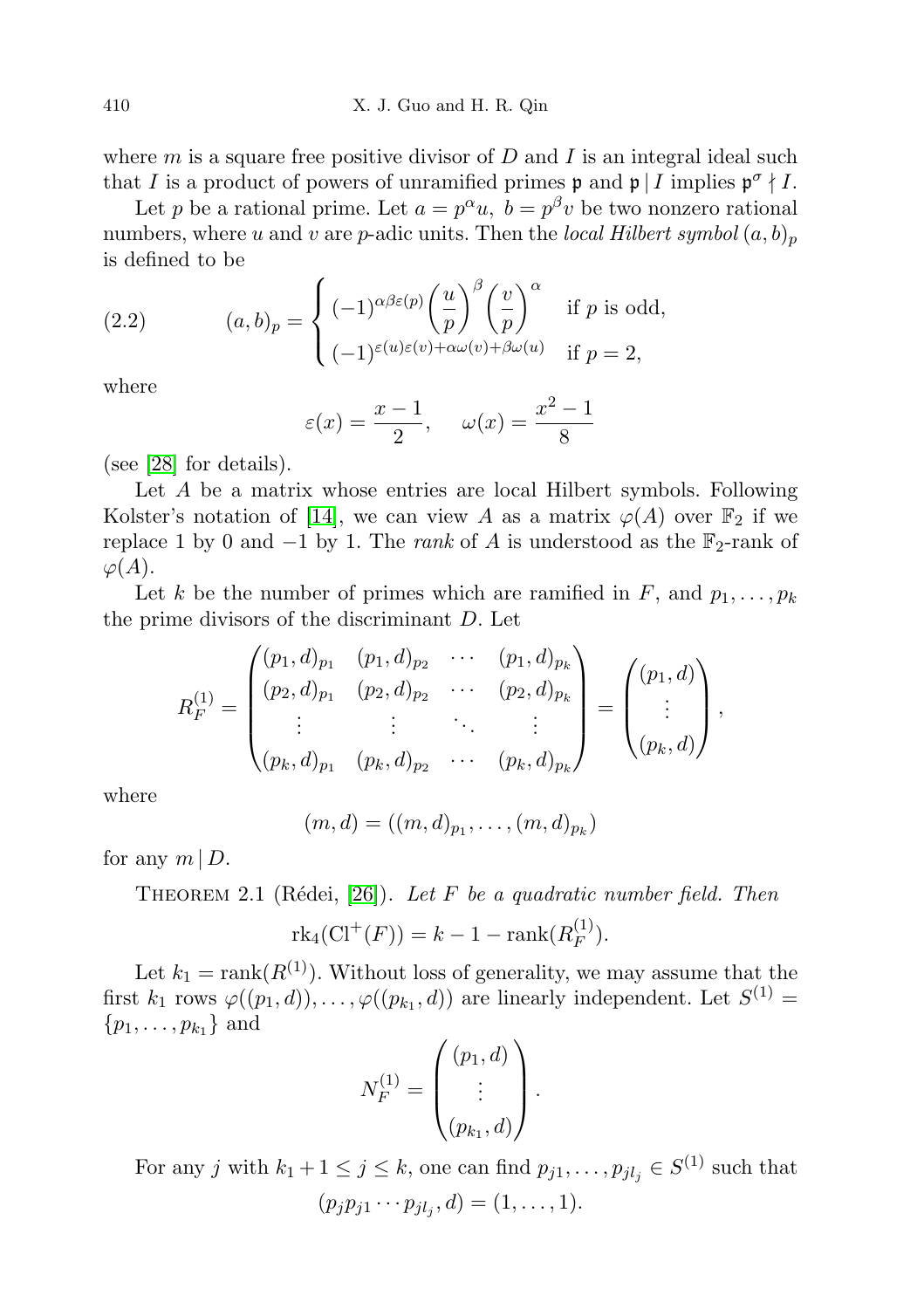Let  $m_j = p_j p_{j1} \cdots p_{jl_j}$ . As  $(m_j, d) = (1, \ldots, 1)$ , we have  $m_j \in \text{Norm}_{F/\mathbb{Q}}(F^{\times})$ . By Proposition 2.1 and Corollary 2.3 of [\[14\]](#page-16-3), there exists a primitive integral ideal  $I_j$  of norm less than  $\sqrt{|d|}$  such that

$$
I_j^2[m_j] = (z_j)
$$

for some primitive element  $z_j \in \mathcal{O}_F^+$ , where  $\mathcal{O}_F^+$  $\overline{F}$  is the set of totally positive elements of  $\mathcal{O}_F$ . Let  $t_j = \text{Norm}(I_j)$  and

$$
R_F^{(2)} = \begin{pmatrix} N_F^{(1)} \\ (t_{k_1+1}, d) \\ \vdots \\ (t_k, d) \end{pmatrix}.
$$

Note that the rank of  $R_F^{(2)}$  $E_F^{(2)}$  does not depend on the choice of  $I_j$ . The following theorem was proved by Waterhouse.

<span id="page-4-0"></span>THEOREM 2.2 (Waterhouse, [\[33\]](#page-17-17)). Let F be a quadratic number field. Then

$$
rk_8(\mathrm{Cl}^+(F)) = k - 1 - \mathrm{rank}(R_F^{(2)}).
$$

3. The 2-Sylow subgroups of the tame kernels of quadratic fields. In this section, we briefly review the known results on the 2-Sylow subgroups of the tame kernels of quadratic fields. Let  $F$  be a number field,  $r_1$  the number of real embeddings of F,  $g_2(F)$  the number of distinct prime ideals of  $\mathcal{O}_F$  above 2, and  $\text{Cl}_2(F)$  the subgroup of  $\text{Cl}(F)$  generated by the prime ideals of  $\mathcal{O}_F$  above 2. Then by Theorem 6.2 of [\[31\]](#page-17-6),

(3.1) 
$$
\text{rk}_2(K_2\mathcal{O}_F) = \text{rk}_2(\text{Cl}(F)/\text{Cl}_2(F)) + g_2(F) + r_1 - 1
$$

(see also [\[3\]](#page-16-4) and [\[2\]](#page-16-9) for more details).

Let  $F = \mathbb{Q}(\sqrt{d})$ , where d is a square free integer (d is allowed to be negative),  $E = \mathbb{Q}(\sqrt{-d}), \delta_F = \text{rk}_2(\text{Cl}^+(F)/\text{Cl}_2^+(F)) - \text{rk}_2(\text{Cl}(F)/\text{Cl}_2(F)),$ where  $Cl_2^+(F)$  is the subgroup of  $Cl^+(F)$  generated by the prime ideals of  $\mathcal{O}_F$  above 2.

<span id="page-4-1"></span>THEOREM 3.1 (Boldy, [\[1\]](#page-16-10)). Let  $F = \mathbb{Q}(\sqrt{d})$  and  $E = \mathbb{Q}(\sqrt{d})$  $(-d)$  with d a square free integer. Then

$$
rk_4(K_2\mathcal{O}_F) = rk_4(Cl^+(E)/Cl_2^+(E)) + g_2(E) + \delta_F - 1.
$$

See also Theorem 3.4 of [\[4\]](#page-16-11). The following theorem can be used to tell if  $\{-1, m\} \in (K_2 \mathcal{O}_F)^2$ , where  $m \mid d$ . Note that the theorem is only a special case  $(2 \notin \text{Norm}_{F/\mathbb{Q}}(F^{\times}))$  of Qin's theorems. In our explicit construction, we will always make F satisfy the condition  $2 \notin \text{Norm}_{F/\mathbb{Q}}(F^{\times}).$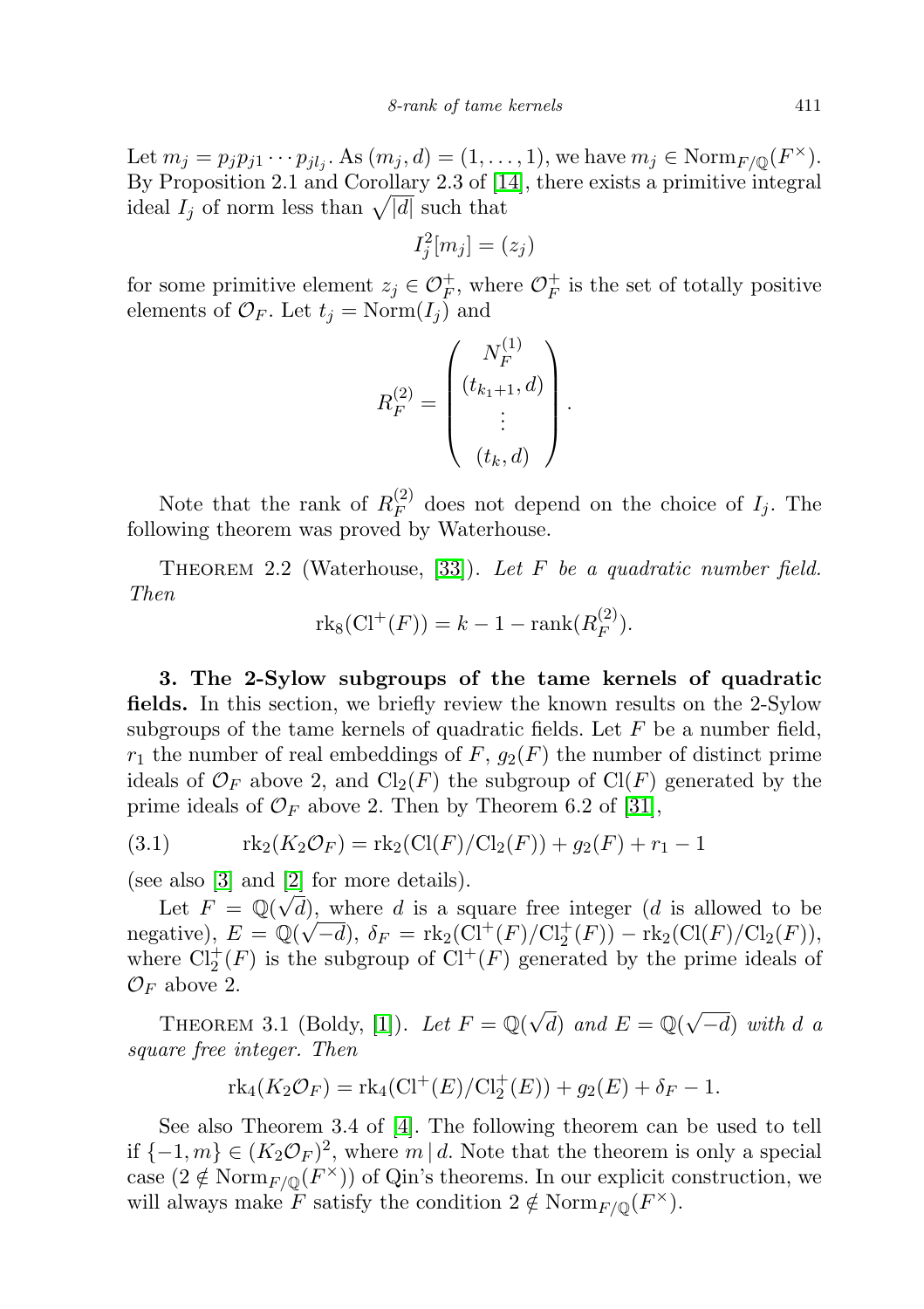<span id="page-5-0"></span>THEOREM 3.2 (Qin, [\[21\]](#page-17-7), [\[22\]](#page-17-18), [\[25\]](#page-17-9)). Let  $F = \mathbb{Q}(\sqrt{d})$ ,  $d \in \mathbb{Z}$  square free. Suppose  $m | d$   $(m > 0$  if  $d > 0)$  and  $2 \notin \text{Norm}_{F/\mathbb{Q}}(F^{\times})$ . The set  $S(d)$  is defined to be  $\{\pm 1, \pm 2\}$  if  $d > 0$  or  $\{1, 2\}$  if  $d < 0$ . Then the Steinberg symbol  ${-1,m}$  is in  $(K_2\mathcal{O}_F)^2$  if and only if one can find an  $\varepsilon \in S(d)$  such that for any odd prime  $p \mid d$ ,

$$
(m, -d)_p = \left(\frac{\varepsilon}{p}\right).
$$

The 8-rank of the tame kernels of quadratic number fields involves the solution of certain Diophantine equations. We know that a necessary condition for  $\{-1,m\} \in (K_2 \mathcal{O}_F)^4$  is that there is an  $\epsilon \in \{1,2\}$  such that

$$
(3.2) \qquad \epsilon m Z^2 = X^2 + dY^2
$$

is solvable. For a square free integer n and  $i = 1, 3, 5, 7$ , denote by  $n_i$  the product of all prime divisors of n which are  $\equiv i \pmod{8}$  ( $n<sub>i</sub> = 1$  if d has no prime divisor which is congruent to  $i$  modulo 8). We use the notation  $(a, b) \stackrel{?}{=} 1$  to mean that the integers a and b have no common odd divisors. We let  $\sigma(l) = 1$  or 0 according to whether  $l | m_5$  or not. The following theorem is a special case of Qin's Theorem 2.4 of [\[25\]](#page-17-9).

<span id="page-5-1"></span>THEOREM 3.3 (Qin, [\[23\]](#page-17-8), [\[25\]](#page-17-9)). Let  $F = \mathbb{Q}(\sqrt{d})$ ,  $d \in \mathbb{Z}$  square free. Suppose  $m \mid d$ . Write  $m = \pm m_1 m_3 m_5 m_7$  with  $m_i \mid d_i$  for  $i = 1, 3, 5, 7$ . Assume that (3.2) is solvable and let  $X_m, Y_m, Z_m \in \mathbb{N}$  with  $(X_m, Y_m) = 1$  and  $(Z_m, d) \stackrel{2}{=} 1$  be a solution of (3.2).

Suppose that  $2 \notin \text{Norm}_{F/\mathbb{Q}}(F^{\times})$ . Then  $\{-1, m\} \in (K_2 \mathcal{O}_F)^4$  if and only if for  $i = 1, 3, 5, 7$ , there are  $h_i | d_i$ , in particular,  $h_i = 1$  is permitted, and  $\varepsilon \in \{\pm 1, \pm 2\}$  such that for any odd prime  $l | d$ ,

$$
(d, m_3h_1h_5)_l(-2^{\sigma(l)}d, m_5h_3h_7)_l = \left(\frac{\varepsilon Z_m}{l}\right).
$$

4. Tame kernels of imaginary quadratic fields. Let  $G$  be any finite abelian group of exponent 8. In this section, we will prove that there are infinitely many imaginary quadratic fields E such that

$$
K_2 \mathcal{O}_E/(K_2 \mathcal{O}_E)^8 \simeq G.
$$

By using Qin's method of [\[21\]](#page-17-7)–[\[23\]](#page-17-8) and [\[25\]](#page-17-9), we will reduce the problem to showing that there are infinitely many real quadratic number fields F of certain types such that

$$
Cl^+(F)/(Cl^+(F))^8 \simeq G,
$$

while the existence of infinitely many such real quadratic number fields F can be proved by Morton's Theorem [\[18\]](#page-17-4).

Let  $s \leq r$  be nonnegative integers. Then there exist  $r+1$  primes  $p_1, \ldots,$  $p_r, p_{r+1} = q$  such that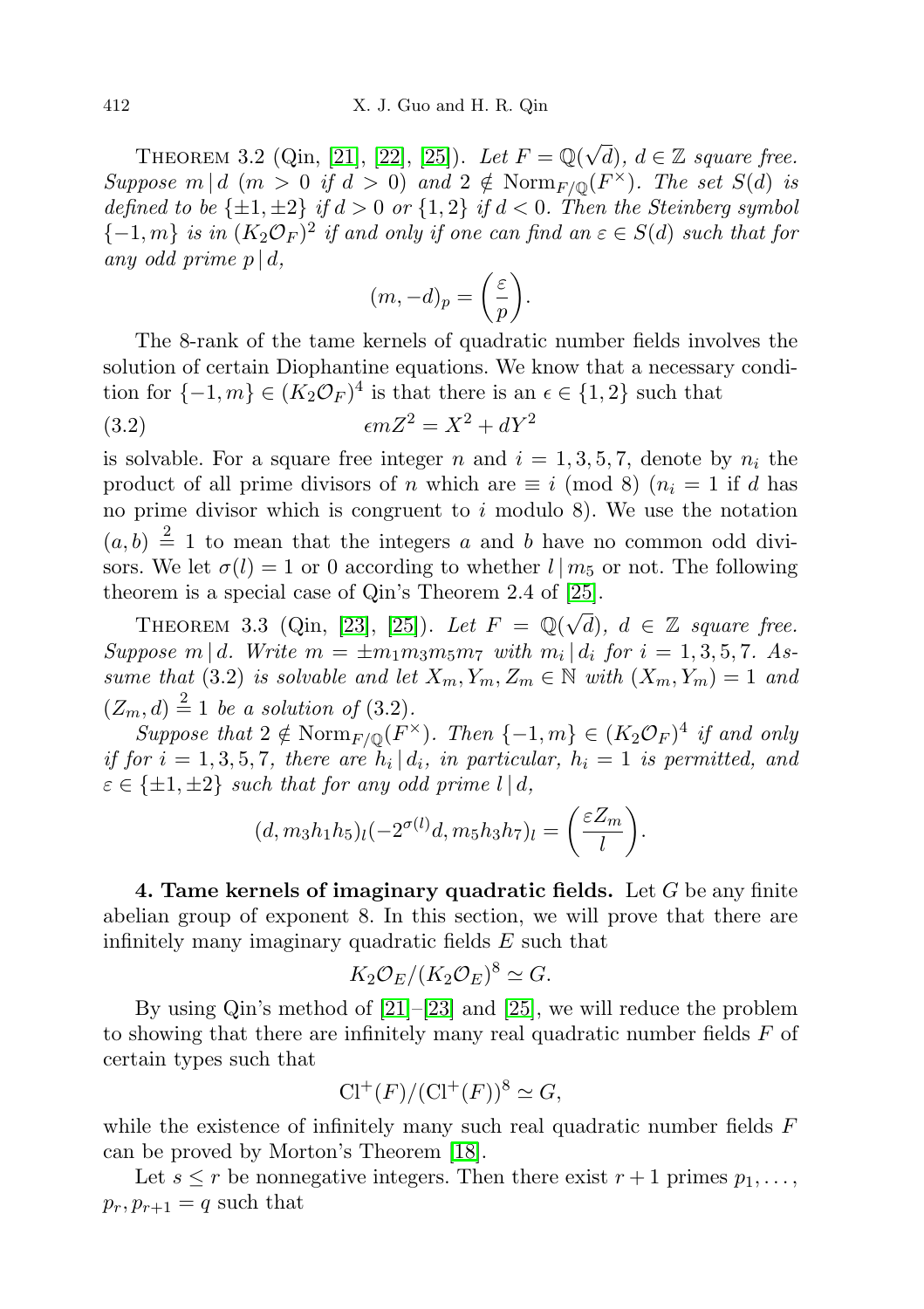(4.1)  
\n
$$
(1) \quad p_i \equiv 1 \pmod{8} \quad \text{for } 1 \le i \le r;
$$
\n
$$
(2) \quad \left(\frac{p_i}{p_j}\right) = 1 \quad \text{for } 1 \le i \ne j \le r;
$$
\n
$$
(3) \quad q \equiv 5 \pmod{8};
$$
\n
$$
(4) \quad \left(\frac{p_i}{q}\right) = \begin{cases} 1 & \text{if } 1 \le i \le s, \\ -1 & \text{if } s + 1 \le i \le r. \end{cases}
$$

The existence can be proved easily. One can define primes  $p_i$  inductively by applying well known properties of the Legendre symbol. √

Let  $d = p_1 \cdots p_r q$  and  $F = \mathbb{Q}(\sqrt{d})$ . Recall that in Section 2, we defined

$$
R_F^{(1)} = ((p_i, d)_{p_j})_{(r+1)\times(r+1)}.
$$

By  $(2.1)$ , we have

$$
\varphi(R_F^{(1)}) = \begin{pmatrix} O_{s \times s} & O_{s \times (r-s+1)} \\ O_{(r-s+1) \times s} & A_F \end{pmatrix},
$$

where the  $O$ 's are zero matrices and

$$
A_F = \begin{pmatrix} 1 & 0 & \cdots & 0 & 1 \\ 0 & 1 & \cdots & 0 & 1 \\ \vdots & \vdots & \ddots & \vdots & \vdots \\ 0 & 0 & \cdots & 1 & 1 \\ 1 & 1 & \cdots & 1 & a \end{pmatrix}_{(r-s+1)\times(r-s+1)}
$$

where  $a \equiv r - s \pmod{2}$ . It is easy to see that  $\text{rank}(A_F) = r - s$ . Then by Rédei's Theorem,

$$
rk_4(\mathrm{Cl}^+(F)) = r - \mathrm{rank}(A_F) = s.
$$

By Gauss's genus theory,  ${}_2\text{Cl}^+(F)$  is generated by  $[p_1], \ldots, [p_r], [q]$ . And there is a unique nontrivial relation among these  $r + 1$  elements. We assume that this relation is

$$
[p_1^{a_1} \cdots p_r^{a_r} q^b] = 1 \in \mathrm{Cl}^+(F)
$$
, where  $a_i, b \in \{0, 1\}$ .

Since  $[p_1^{a_1} \cdots p_r^{a_r} q^b] = (\alpha)$  for some  $\alpha \in \mathcal{O}_F^+$  (the totally real elements of  $\mathcal{O}_F$ ), we have  $p_1^{a_1} \cdots p_r^{a_r} q^b = \text{Norm}_{F/\mathbb{Q}}(\alpha)$ . Hence  $(p_1^{a_1} \cdots p_r^{a_r} q^b, d) = 1$ . Since  $(p_i, d) = 1$  for any  $1 \leq i \leq s$ , we have  $(p_{s+1}^{a_{s+1}} \cdots p_r^{a_r} q^b, d) = 1$ . Hence for any  $s + 1 \leq j \leq r$ , we have  $(p_{s+1}^{a_{s+1}} \cdots p_r^{a_r} q^b, d)_{p_j} = 1$ , i.e.,  $\left(\frac{q}{p}\right)$  $\frac{q}{p_j}$ )<sup>b+a<sub>j</sub></sup> = 1. Since  $\left(\frac{q}{q}\right)$  $\left(\frac{q}{p_j}\right)$  = -1 for  $s+1 \leq j \leq r$ , we have  $a_{s+1} = \cdots = a_r = b$ . The subgroup  $2\text{Cl}^+(F) \cap (\text{Cl}^+(F))^2$  is generated by the elements

$$
[p_1],\ldots,[p_s],[p_{s+1}\cdots p_rq]
$$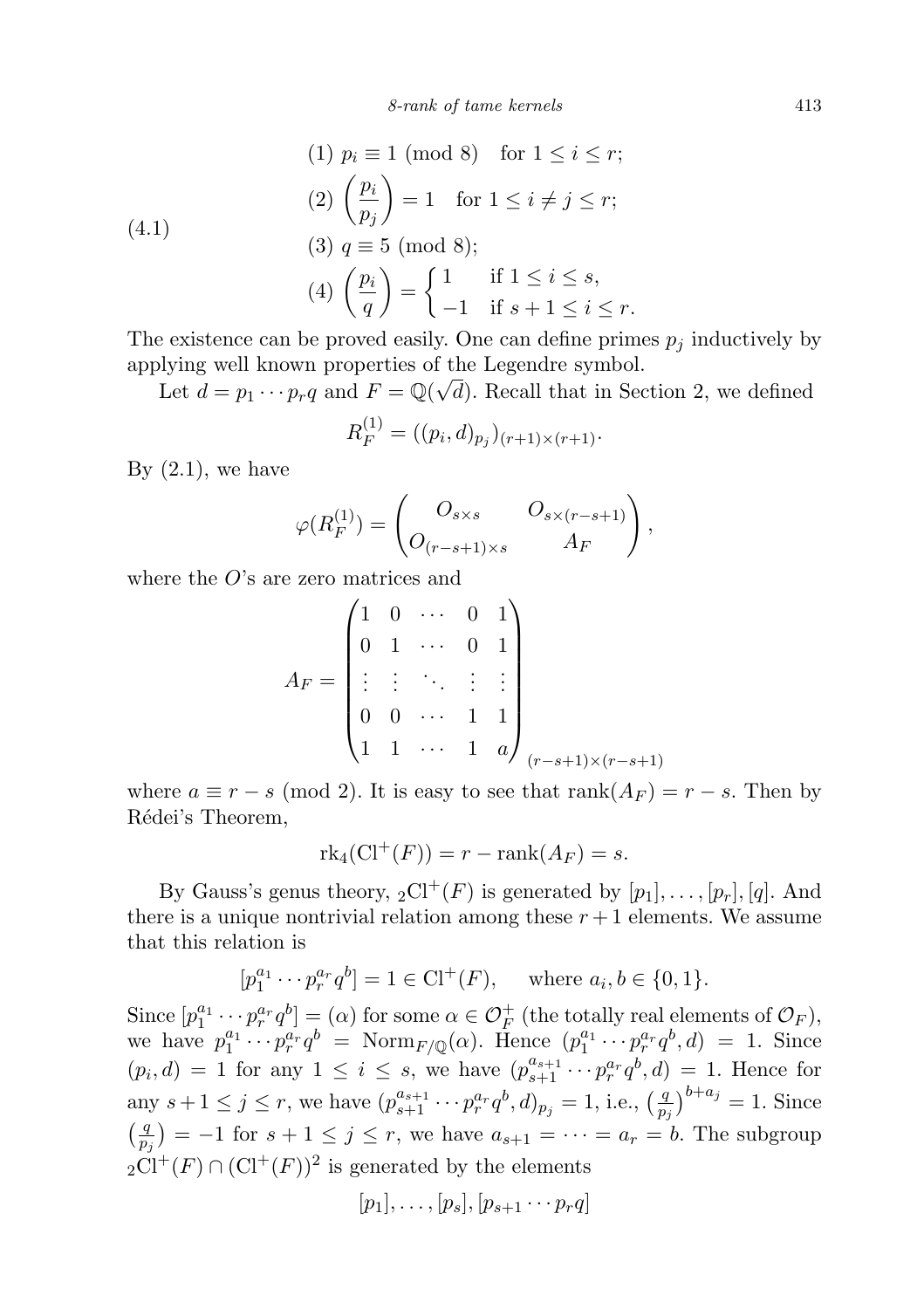by Proposition 2.1 of [\[14\]](#page-16-3), and there is exactly one nontrivial relation among these  $s + 1$  elements. By Proposition 2.1 of [\[14\]](#page-16-3), for  $1 \le i \le s + 1$ , there are  $t_i \in \mathbb{Z}$  and  $\alpha_i \in \mathcal{O}_F^+$  such that

(4.2)  
\n
$$
p_1 t_1^2 = \text{Norm}_{F/\mathbb{Q}}(\alpha_1),
$$
\n
$$
\vdots
$$
\n
$$
p_s t_s^2 = \text{Norm}_{F/\mathbb{Q}}(\alpha_s),
$$
\n
$$
p_{s+1} \cdots p_r q t_{s+1}^2 = \text{Norm}_{F/\mathbb{Q}}(\alpha_{s+1}),
$$

where  $t_i$   $(1 \leq i \leq s+1)$  are the norms of some primitive integral ideals of  $\mathcal{O}_F$ .

By Lemma 2.5 of [\[14\]](#page-16-3),  $(t_i, d)_l$  is trivial for all primes l which are unramified in F. Let

$$
(t_i, d) = ((t_i, d)_{p_1}, \ldots, (t_i, d)_{p_r}, (t_i, d)_q).
$$

Note that  $(t_i, d)_{p_1} \cdots (t_i, d)_{p_r} (t_i, d)_q = 1$  by the product formula. Let

$$
N_F^{(1)} = \begin{pmatrix} (p_{s+1}, d) \\ \vdots \\ (p_r, d) \end{pmatrix}, \qquad R_F^{(2)} = \begin{pmatrix} N_F^{(1)} \\ (t_1, d) \\ \vdots \\ (t_{s+1}, d) \end{pmatrix}.
$$

By Theorem [2.2,](#page-4-0) the 8-rank of  $Cl^+(F)$  is

$$
r_8 = r - \operatorname{rank}(R_F^{(2)}).
$$

Let m be a divisor of d such that  $[m] \in {}_2\text{Cl}^+(F) \cap (\text{Cl}^+(F))^2$ . Note that if  $q | m$ , then  $p_{s+1} \cdots p_r | m$  also. We assume that

$$
m=p_1^{a_1}\cdots p_s^{a_s}(p_{s+1}\cdots p_rq)^b,
$$

where  $a_i, b \in \{0, 1\}$ . We define

$$
t_{(m)} = t_1^{a_1} \cdots t_s^{a_s} t_{s+1}^b.
$$

Then there is a primitive element  $\alpha \in \mathcal{O}_F^+$  such that  $t^2_{(m)}m = \text{Norm}_{F/\mathbb{Q}}(\alpha)$ and  $t_{(m)}$  is the norm of some primitive integral ideal of  $\mathcal{O}_F$ . By Theorem 2.6 of [\[14\]](#page-16-3),  $[m] \in {}_2\mathrm{Cl}^+(F) \cap (\mathrm{Cl}^+(F))^4$  if and only if there is an integral ideal  $I'$ whose class in  $Cl^+(F)$  is of exponent 2 such that for  $t' = \text{Norm}_{F/\mathbb{Q}}(I')$  the product  $t_{(m)} \cdot t'$  is a norm from F, i.e., there is a divisor  $t'$  of  $p_{s+1} \cdots p_r$  such that  $(t_{(m)}t', d)$  is trivial. We write this fact as a proposition.

PROPOSITION 4.1 (Kolster, Theorem 2.6 of [\[14\]](#page-16-3)). Let the notation be as above. Assume that  $[m] \in {}_{2}Cl^{+}(F) \cap (Cl^{+}(F))^{2}$  and  $t_{(m)} \in \mathbb{Z}^{+}$  such that

$$
t^2_{(m)}m = \text{Norm}_{F/\mathbb{Q}}(\alpha) \quad \text{ for some primitive } \alpha \in \mathcal{O}_F^+
$$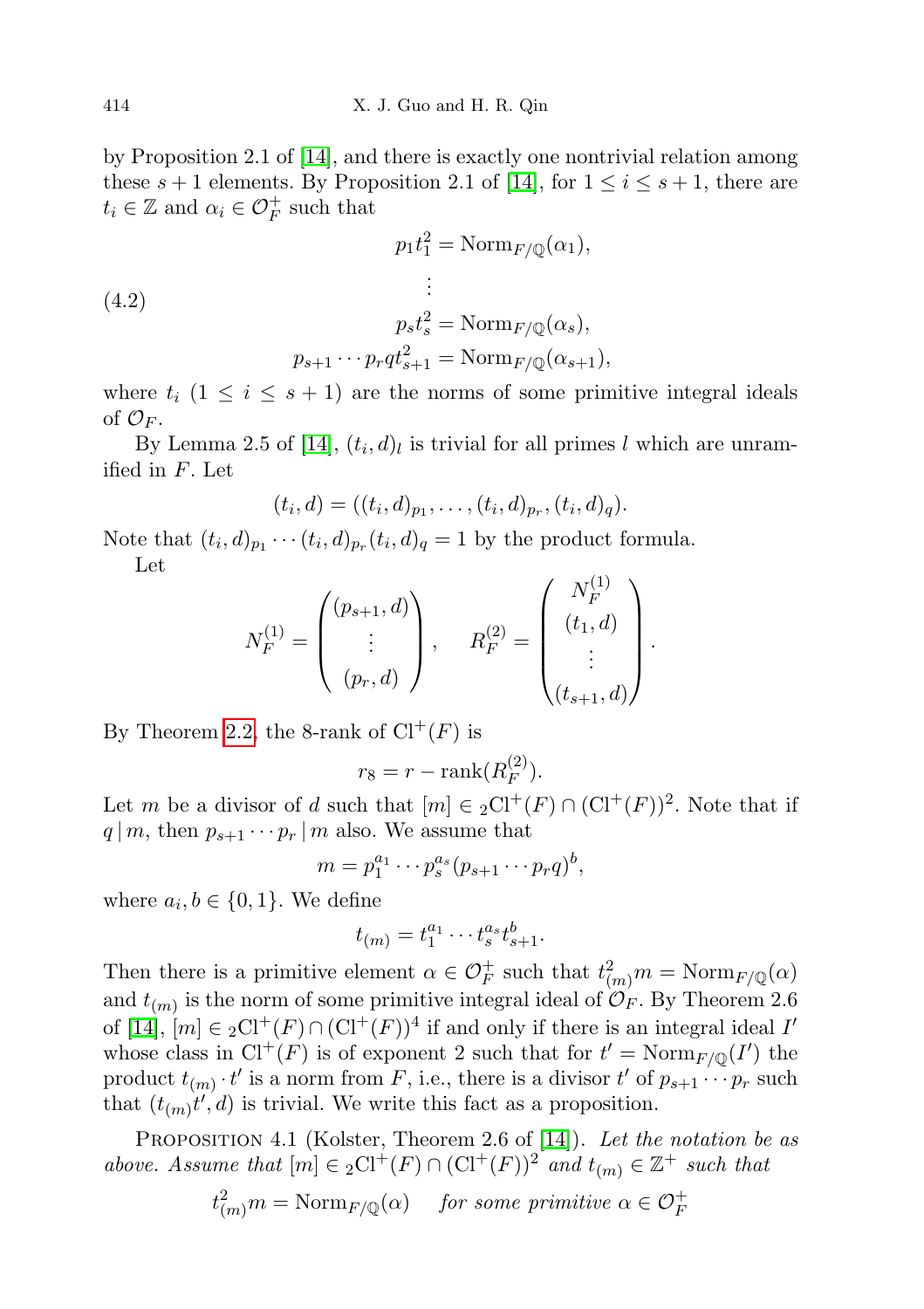and  $t_{(m)}$  is the norm of some primitive integral ideal of  $\mathcal{O}_F$ . Then  $[m] \in$  $_2\mathrm{Cl}^+(F)\cap (\mathrm{Cl}^+(F))^4$  if and only if there is a divisor t' of  $p_{s+1}\cdots p_r$  such that  $(t_{(m)}t', d)$  is trivial.

Let  $E = \mathbb{Q}(\sqrt{2})$  $(-d)$ , where  $d = p_1 \cdots p_r q$  and  $p_i, q$  satisfy the four conditions of  $(4.1)$ .

THEOREM 4.2. With the notation as above, we have

 $rk_2(K_2\mathcal{O}_E)=r, \quad rk_4(K_2\mathcal{O}_E)=s.$ 

Let m | d, where m is allowed to be negative. Then  $\{-1,m\} \in (K_2 \mathcal{O}_E)^2$  is and only if  $[|m|] \in (\mathrm{Cl}^+(F))^2$ .

*Proof.* By (3.1), we have  $\text{rk}_2(K_2 \mathcal{O}_E) = r$ . Let  $F = \mathbb{Q}(\sqrt{r})$  $(d)$ . Then by Theorem [3.1,](#page-4-1) we have  $rk_4(K_2\mathcal{O}_E)=s$ .

Since  $p_i \equiv 1 \pmod{8}$  and  $q \equiv 5 \pmod{8}$ , we have

$$
\left(\frac{2}{p_i}\right) = 1 \quad \text{for} \quad 1 \le i \le r \quad \text{and} \quad \left(\frac{2}{q}\right) = -1.
$$

Hence we can always choose  $\varepsilon \in \{1,2\}$  such that

$$
(m, -d)_q = \left(\frac{\varepsilon}{q}\right)
$$

and  $\left(\frac{\varepsilon}{n}\right)$  $\left(\frac{\varepsilon}{p_i}\right) = 1$ . By Theorem [3.2,](#page-5-0)  $\{-1, m\} \in (K_2 \mathcal{O}_E)^2$  if and only if

$$
(m,d)_{p_i}=1
$$

for any  $1 \leq i \leq r$ . Note that  $(-1, d)_{p_i} = 1$  for  $p_i \equiv 1 \pmod{8}$  for any  $1 \leq i \leq r$ . Hence  $(m, d)_{p_i} = 1$  if and only if  $(|m|, d)_{p_i} = 1$ . By Corollary 2.3 of [\[14\]](#page-16-3),  $||m|| \in (\mathrm{Cl}^+(F))^2$  if and only if  $(|m|, d) = 1$  for any prime p. By Lemma 2.5 and the product formula,  $(|m|, d) = 1$  for all primes p if and only if  $(|m|, d)_{p_i} = 1$  for all  $1 \leq i \leq r$ . So  $\{-1, m\} \in (K_2 \mathcal{O}_E)^2$  if and only if  $[|m|] \in (\mathrm{Cl}^+(F))^2.$ 

THEOREM 4.3. Let the notation be as above. Let  $F = \mathbb{Q}(\sqrt{\frac{F}{n}})$  $(d)$  and  $E =$ THEOREM 4.3. Let the notation be as above. Let  $F = \mathbb{Q}(\sqrt{d})$  and  $E = \mathbb{Q}(\sqrt{-d})$ . Let  $m \in \mathbb{Z}$  with  $m | d$  and  $||m|| \in (\mathrm{Cl}^+(F))^2$ . Then  $\{-1, m\} \in$  $(K_2 \mathcal{O}_E)^4$  if and only if  $[|m|] \in (\mathrm{Cl}^+(F))^4$ .

*Proof.* Since  $-d \equiv 3 \pmod{8}$ , we have  $2 \notin \text{Norm}_{E/\mathbb{Q}}(E^{\times})$ . Since  $\|m\| \in$  $(\mathrm{Cl}^+(F))^2$ , there is a primitive element  $\alpha \in \mathcal{O}_F^+$  such that

$$
|m|\widetilde{Z}_m^2 = \mathrm{Norm}_{F/\mathbb{Q}}(\alpha),
$$

where  $Z_m$  is the norm of a primitive integral ideal of  $\mathcal{O}_F$ . If  $\alpha = X_m + Y_m$ √  $X_{m} + Y_{m} \sqrt{d}$ with  $X_m, Y_m \in \mathbb{Z}$ , then  $|m|\widetilde{Z}_m^2 = X_m^2 - dY_m^2$ . If  $\alpha = (X_m + Y_m\sqrt{d})/2$  with  $X_m, Y_m \in \mathbb{Z}$  odd integers, then  $|m|(2\widetilde{Z}_m)^2 = X_m^2 - dY_m^2$ . We define

$$
Z_m = \begin{cases} \widetilde{Z}_m & \text{if } \alpha \in \mathbb{Z} + \mathbb{Z}\sqrt{d}, \\ 2\widetilde{Z}_m & \text{otherwise}, \end{cases} \qquad \varepsilon_0 = \begin{cases} 1 & \text{if } \alpha \in \mathbb{Z} + \mathbb{Z}\sqrt{d}, \\ 2 & \text{otherwise}. \end{cases}
$$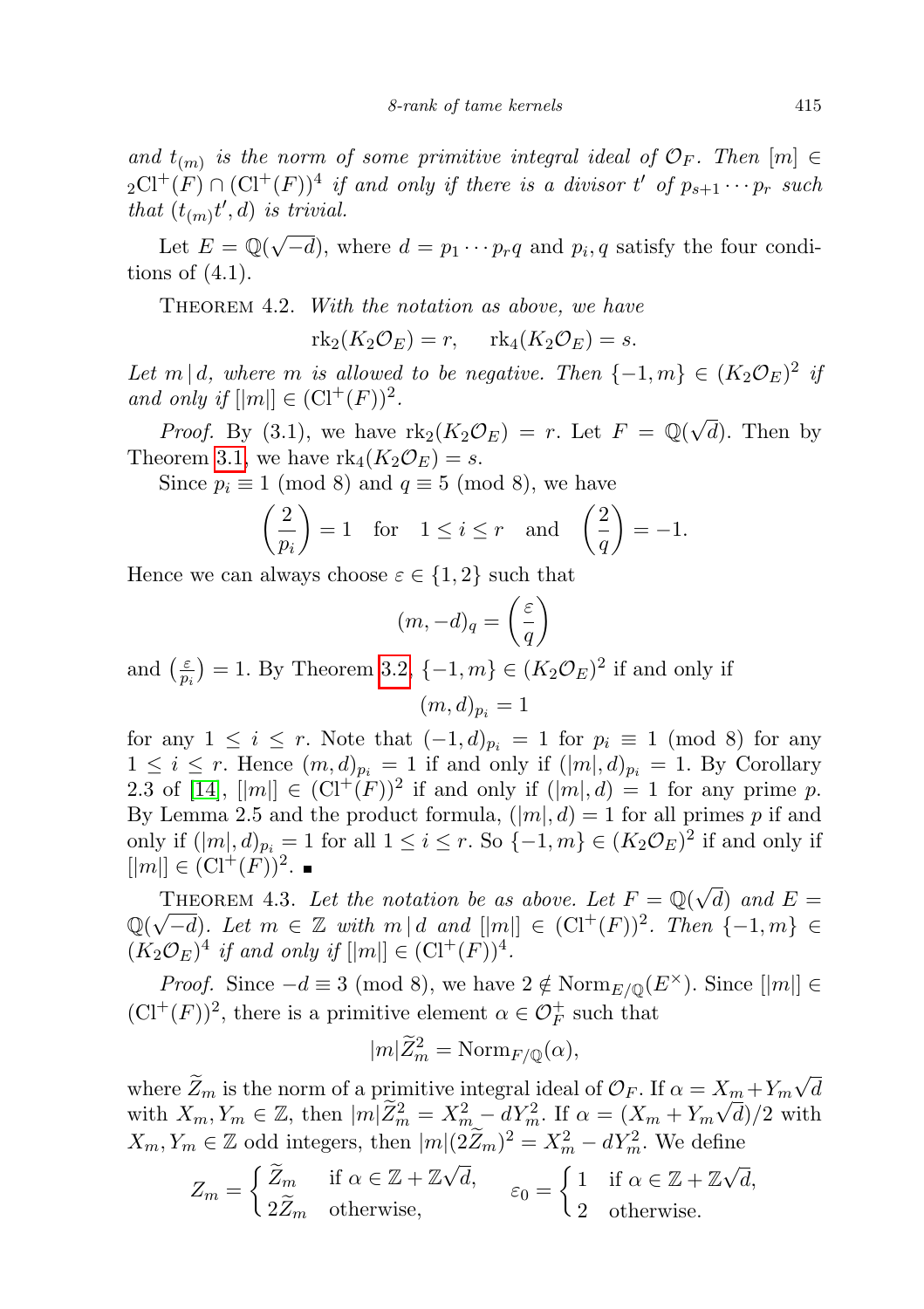These  $X_m, Y_m, Z_m$  satisfy the conditions of Theorem [3.3.](#page-5-1) By Theorem [3.3,](#page-5-1)  $\{-1,m\} \in (K_2 \mathcal{O}_E)^4$  if and only if there exist  $h_1 | p_1 \cdots p_r$ ,  $h_3 | q$  and  $\varepsilon \in$  $\{\pm 1, \pm 2\}$  such that for any odd prime  $l | d$ ,

(4.3) 
$$
(-d, m_3h_1h_5)_l(2^{\sigma(l)}d, m_5h_3h_7)_l = \left(\frac{\varepsilon Z_m}{l}\right).
$$

Note that  $m_3 = h_3 = h_7 = 1$ . Since  $Z_m$  is prime to d, we have

$$
\left(\frac{\varepsilon Z_m}{l}\right) = (d, \varepsilon Z_m)_l
$$

for any primitive prime divisor  $l | d$ . Note that  $\left(\frac{-1}{p_i}\right) = \left(\frac{2}{p_i}\right)$  $(\frac{2}{p_i}) = (\frac{-1}{q}) = 1$  and  $\left(\frac{2}{3}\right)$  $\binom{2}{q} = -1$ . Hence  $(-1, h_1 h_5)$ <sub>l</sub> = 1 and  $(\pm d, -1)$ <sub>l</sub> = 1 for any prime *l*. So we can assume that  $\varepsilon = 1$  or 2.

Hence (4.3) holds if and only if we can find  $h_1 | p_1 \cdots p_r$ ,  $h_5 | q$  and  $\varepsilon \in$  $\{1,2\}$  such that for any prime  $l | d$ , we have

(4.4) (1) if 
$$
q \nmid m
$$
, then  $(h_1 h_5 \in Z_m, d)_l = 1$  for all  $l \mid d$ ;  
\n(4.4) (2) if  $q \mid m$ , then  $(h_1 h_5 q \in Z_m, d)_l = \begin{cases} 1 & \text{if } l = p_i, 1 \leq i \leq r, \\ -1 & \text{if } l = q. \end{cases}$ 

Since  $(2,d)_{p_i} = 1$   $(1 \leq i \leq r)$  and  $(2,d)_{q} = -1$ , we have  $(\varepsilon, d)_{p_i} = 1$  $(1 \leq i \leq r)$  and  $(\varepsilon, d)_{q} = \pm 1$ . Hence  $(4.4)$  holds if and only if we can find  $h_1 | p_1 \cdots p_r, h_5 = 1$  or q and  $\varepsilon = 1$  or 2 such that

(4.5) 
$$
(1) (h_1 h_5 m_5 Z_m, d)_{p_i} = 1, \text{ where } 1 \le i \le r;
$$

$$
(2) (h_1 h_5 m_5 Z_m, d)_q = (\varepsilon, d)_q.
$$

If  $2 \nmid Z_m$ , then  $Z_m = \widetilde{Z}_m$ . We know that  $(h_1h_5m_5Z_m, d)_{p_i} = 1$  for  $1 \leq i \leq r$ implies  $(h_1h_5m_5Z_m, d)_q = 1$  by the product formula. Hence  $\varepsilon = 1$ . If  $2 | Z_m$ , then  $Z_m = 2\widetilde{Z}_m$ . Hence  $\varepsilon = 2$  by the product formula. Item (2) of (4.5) is now  $(h_1h_5m_5\ddot{Z}_m, d)_q = 1$ . So (4.5) holds if and only if we can find  $h_1 | p_1 \cdots p_r$ and  $h_5 = 1$  or q such that

(4.6) 
$$
(h_1 h_5 m_5 \widetilde{Z}_m, d)_l = 1 \quad \text{for any } l | d.
$$

Since  $h_5m_5 = 1$ , q or  $q^2$ , and  $(p_1, d)_l = \cdots = (p_s, d)_l = (p_{s+1} \cdots p_r q, d)_l = 1$ for any  $l | d$ , we see that (4.6) holds if and only if we can find  $h'_1 | p_{s+1} \cdots p_r$ such that

(4.7) 
$$
(h'_1 \widetilde{Z}_m, d)_l = 1 \quad \text{for any } l \mid d.
$$

By Theorem 2.6 of [\[14\]](#page-16-3),  $||m|| \in (\mathrm{Cl}^+(F))^4$  is equivalent to the existence of an integral ideal  $I' \in {}_{2}Cl^{+}(F)$  such that for  $t' = \text{Norm}_{F/\mathbb{Q}}(I')$  we have  $Z_m t' \in \text{Norm}_{F/\mathbb{Q}}(F^\times)$ . Recall that  ${}_2\text{Cl}^+(F)$  is generated by  $[p_i]$   $(1 \leq i \leq r)$ and [q]. Since  $p_1, \ldots, p_s$  and  $p_{s+1} \cdots p_r q$  are in  $\text{Norm}_{F/\mathbb{Q}}(F^{\times})$ , we can assume that  $t' | p_{s+1} \cdots p_r$ . So  $[|m|] \in (\mathrm{Cl}^+(F))^4$  is equivalent to the existence of an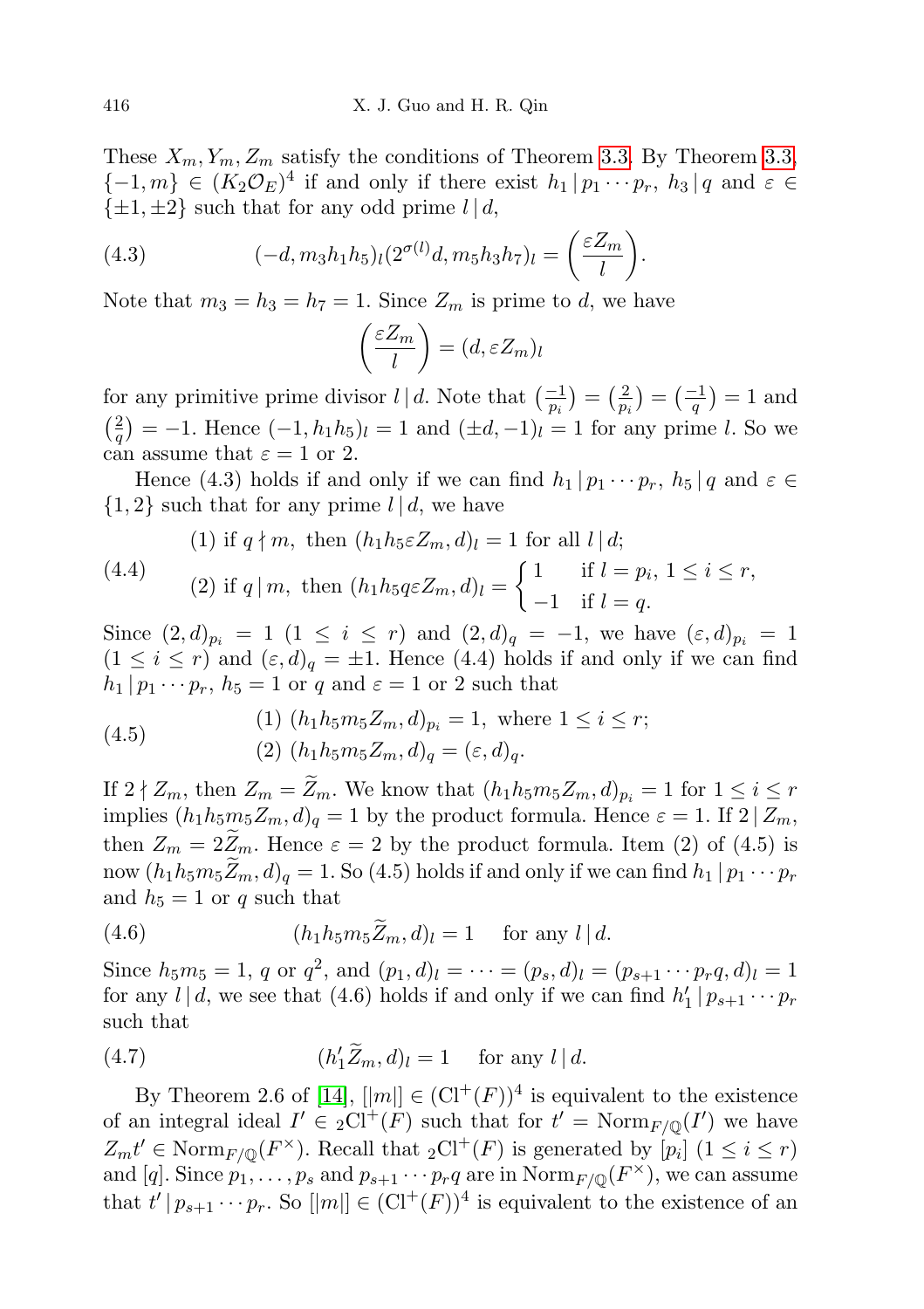integral ideal  $I' \in {}_{2}Cl^{+}(F)$  such that  $t' = \text{Norm}_{F/\mathbb{Q}}(I') | p_{s+1} \cdots p_{r}$  and  $Z_{m}t' \in \text{Norm}_{F/\mathbb{Q}}(F^{\times}),$  i.e.,

(4.8) 
$$
(t'Z_m, d)_l = 1 \quad \text{for any } l | d.
$$

It is easy to see that (4.8) is equivalent to (4.7). Hence  $\{-1, m\} \in (K_2 \mathcal{O}_E)^4$ if and only if  $[|m|] \in (\mathrm{Cl}^+(F))^4$ .

We define

$$
A_4 = \{m : m \in \mathbb{Z}, m \mid d, \{-1, m\} \in (K_2 \mathcal{O}_E)^4\},
$$
  
\n
$$
B_4 = \{n : n \in \mathbb{Z}_{>0}, n \mid d, [n] \in (\mathrm{Cl}^+(F))^4\},
$$
  
\n
$$
G_4 = A_4 (E^\times)^2 / (E^\times)^2.
$$

Then  $G_4$  is a finite elementary 2-group. Since  $-d \in A_4 \cap (E^{\times})^2$ , we have  $\#G_4 = (\#A_4)/2$ . Let  $T_E = \{x \in E^\times : \{-1, x\} = 1\}$  be the Tate kernel of E. Then by Theorem 6.3 of [\[31\]](#page-17-6), we have

$$
T_E/(E^{\times})^2 \simeq \mathbb{Z}/2\mathbb{Z} \oplus \mathbb{Z}/2\mathbb{Z}.
$$

Since  $2 \in T_E$  but  $2 \notin A_4(E^{\times})^2$ , we have  $T_E \nsubseteq A_4(E^{\times})^2$ . Consider the map  $f: G_4 \to K_2 \mathcal{O}_E, \quad x \mapsto \{-1, x\}.$ 

LEMMA 4.4. With the notation as above, ker  $f = (T_E/(E^{\times})^2) \cap G_4 \simeq$  $\mathbb{Z}/2\mathbb{Z}.$ 

*Proof.* Since  $T_E \nsubseteq A_4(E^{\times})^2$ , ker f must be trivial or  $\mathbb{Z}/2\mathbb{Z}$ . Let  $A_2 = \{m : m \in \mathbb{Z}, m \mid d, \{-1, m\} \in (K_2 \mathcal{O}_E)^2\}, \quad G_2 = A_2 (E^{\times})^2 / (E^{\times})^2.$ Let  $g$  be the map

$$
g: G_2 \to K_2 \mathcal{O}_E, \quad y \mapsto \{-1, y\}.
$$

Then by Theorem 4.2,  $\text{rk}_4(K_2\mathcal{O}_E) = s$ . Hence the cardinality of the image of g is  $2^s$ . And the cardinality of  $G_2$  is  $2^{s+1}$ . Hence there is exactly one nontrivial  $y_0 \in G_2$  such that  $\{-1, y_0\} = 1$ . Obviously  $y_0 \in G_4$ . Hence  $\ker f \simeq \mathbb{Z}/2\mathbb{Z}$ .

THEOREM 4.5. With the notation as above,  $\text{rk}_8(\text{Cl}^+(F))=\text{rk}_8(K_2\mathcal{O}_E).$ 

Proof. By Lemma 4.4,

$$
rk_8(K_2\mathcal{O}_E) = rk_2(G_4) - 1 = \log_2(\#A_4) - 2 = \log_2(\#B_4) - 1.
$$

Recall that there is exactly one nontrivial  $n | d$  such that  $[n]$  is trivial in  $Cl^+(F)$  by Gauss's genus theory. Hence  $\text{rk}_8(Cl^+(F)) = \log_2(\#B_4) - 1$ . Therefore  $\text{rk}_8(\text{Cl}^+(F)) = \text{rk}_8(K_2\mathcal{O}_F)$ .

For any  $1 \leq i \leq s$ , let  $K_i$  be the unique quartic cyclic extension of Q with conductor  $p_i$ . Note that  $K_i \supset \mathbb{Q}(\sqrt{p_i})$ . For any *i,j* such that  $1 \leq i \neq j$  $j \leq s$ , let  $L_{ij}$  be the unique quartic cyclic extension of  $\mathbb{Q}(\sqrt{p_i p_j})$  which is unramified at finite primes. Let  $M = p_1 \cdots p_s$ . Let  $\overline{A}_M$  be the class field over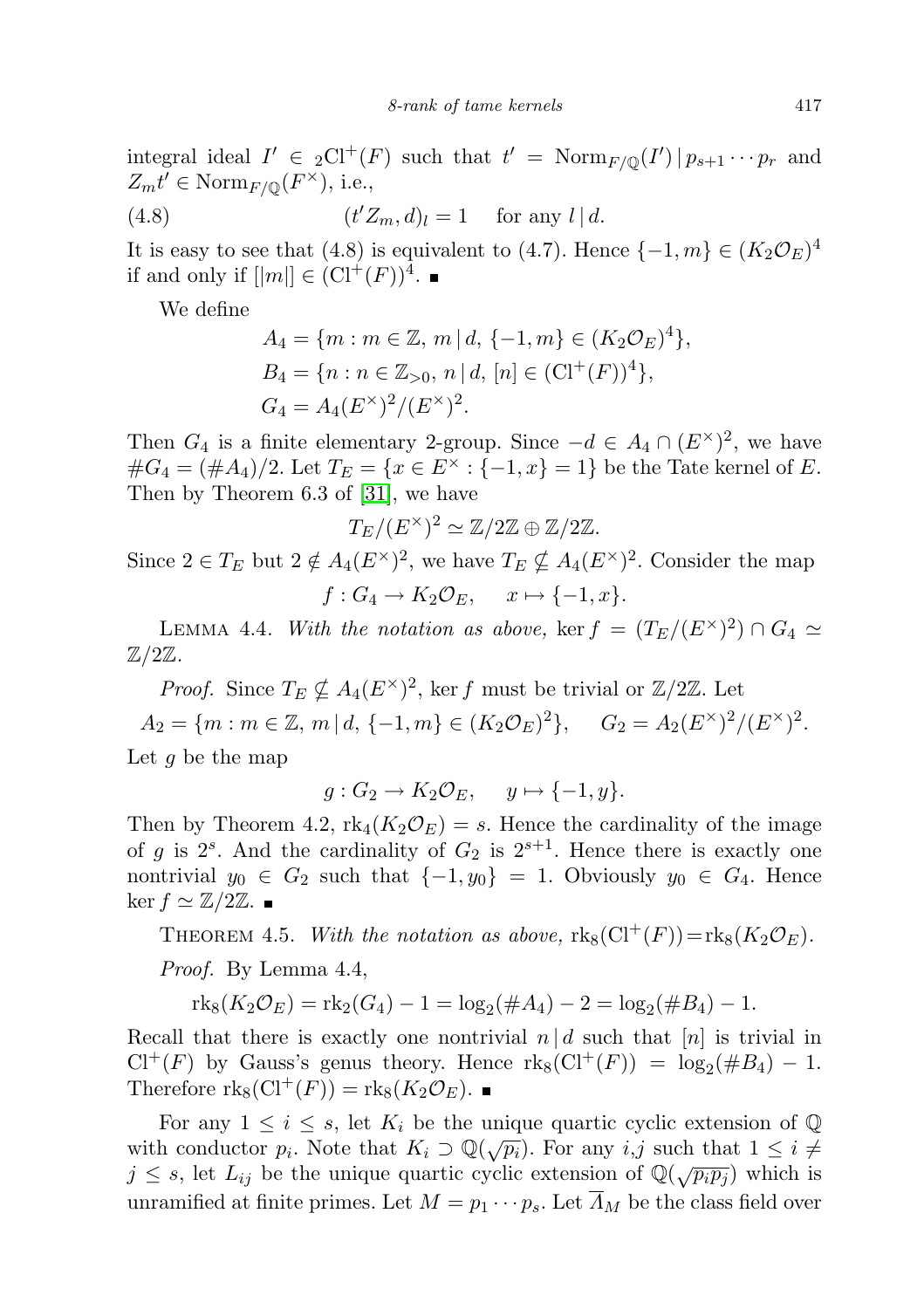$\mathbb{Q}(\sqrt{-M})$  corresponding to the subgroup  $(\text{Cl}(\mathbb{Q}(\sqrt{-M})))^4$  of fourth powers in  $\text{Cl}(\mathbb{Q}(\sqrt{-M}))$ . Let

$$
K_M = \prod_{1 \le i \le s} K_i, \qquad \Sigma_M = K_M \Lambda_M,
$$
  

$$
\Lambda_M = \prod_{1 \le i \ne j \le s} L_{ij}, \quad \overline{\Sigma}_M = \Sigma_M \overline{\Lambda}_M.
$$

THEOREM 4.6 (Morton, [\[18\]](#page-17-4)). With the notation as above, the structure of  $Cl^+(F)/(Cl^+(F))^8$  is completely determined by the Frobenius symbol  $\left(\frac{\sum_M/\mathbb{Q}}{q}\right)$ . Moreover, for any nonnegative integer  $\rho \leq s$ , there are infinitely many primes  $q \equiv 1 \pmod{4}$  such that

$$
\mathrm{Cl}^+(F)/(\mathrm{Cl}^+(F))^8 \simeq (\mathbb{Z}/2\mathbb{Z})^{r-s} \oplus (\mathbb{Z}/4\mathbb{Z})^{s-\rho} \oplus (\mathbb{Z}/8\mathbb{Z})^{\rho}.
$$

COROLLARY 4.7. For any nonnegative integer  $\rho \leq s$ , there are infinitely many primes q such that  $q \equiv 5 \pmod{8}$  and

$$
\mathrm{Cl}^+(F)/(\mathrm{Cl}^+(F))^8 \simeq (\mathbb{Z}/2\mathbb{Z})^{r-s} \oplus (\mathbb{Z}/4\mathbb{Z})^{s-\rho} \oplus (\mathbb{Z}/8\mathbb{Z})^{\rho}.
$$

*Proof.* Let  $G = (\mathbb{Z}/2\mathbb{Z})^{r-s} \oplus (\mathbb{Z}/4\mathbb{Z})^{s-\rho} \oplus (\mathbb{Z}/8\mathbb{Z})^{\rho}$ . Note that  $i =$ √  $\overline{-1} \in$  $\overline{\Sigma}_M$ . By considering the ramification index of 2 in the extension  $\overline{\Sigma}_M/\mathbb{Q}$ , it is easy to see that  $\zeta_8 \notin \overline{\Sigma}_M$ . Let  $K = \overline{\Sigma}_M \mathbb{Q}(\zeta_8) = \overline{\Sigma}_M(\sqrt{2})$ . Choose a  $\tau_0 \in \text{Gal}(\overline{\Sigma}_M/\mathbb{Q})$  such that there is a  $q \equiv 1 \pmod{4}$  satisfying

$$
\left(\frac{\overline{\Sigma}_M/\mathbb{Q}}{q}\right) = \tau_0 \quad \text{and} \quad \text{Cl}^+(F)/(\text{Cl}^+(F))^8 \simeq G.
$$

Then there is a  $\tau \in \text{Gal}(K/\mathbb{Q})$  such that  $\tau|_{\overline{\Sigma}_M} = \tau_0$  and  $\tau($ √  $(2) = -$ √ 2. By Chebotarev's density theorem, there are infinitely many q such that  $\left(\frac{K/\mathbb{Q}}{q}\right) = \tau$ . Hence  $\tau_{\overline{\Sigma}_M} = \left(\frac{\overline{\Sigma}_M/\mathbb{Q}}{q}\right) = \tau_0$  and  $\tau(\sqrt{2}) = -\sqrt{2}$ . So q is inert in  $\mathbb{Q}(\sqrt{2})$ , which implies that  $q \equiv 5 \pmod{8}$ . Hence there are infinitely many q such that  $q \equiv 5 \pmod{8}$  and  $\text{Cl}^+(F)/( \text{Cl}^+(F))^8 \simeq G$ .

By Theorem 4.5 and Corollary 4.7, we have

THEOREM 4.8. For any finite abelian group  $G$  of exponent 8, there are infinitely many imaginary quadratic fields E such that

$$
K_2 \mathcal{O}_E/(K_2 \mathcal{O}_E)^8 \simeq G.
$$

**5. Tame kernels of real quadratic fields.** Let  $\rho$ ,  $s$ ,  $\tilde{r}$  be three nonnegative integers such that  $\rho \leq s \leq \tilde{r}$  and  $\tilde{r} \geq 2 + s$ . In this section, we will prove that there are infinitely many real quadratic fields F such that

$$
K_2\mathcal{O}_F/(K_2\mathcal{O}_F)^8 \simeq (\mathbb{Z}/2\mathbb{Z})^{\widetilde{r}-s} \oplus (\mathbb{Z}/4\mathbb{Z})^{s-\rho} \oplus (\mathbb{Z}/8\mathbb{Z})^{\rho}.
$$

Note that we always have  $\text{rk}_2(K_2\mathcal{O}_F) \geq 2$  for real quadratic fields F by (3.1). See [\[3\]](#page-16-4), [\[13,](#page-16-12) Lemma 2.4] or [\[6,](#page-16-13) p. 325] for more details. All real quadratic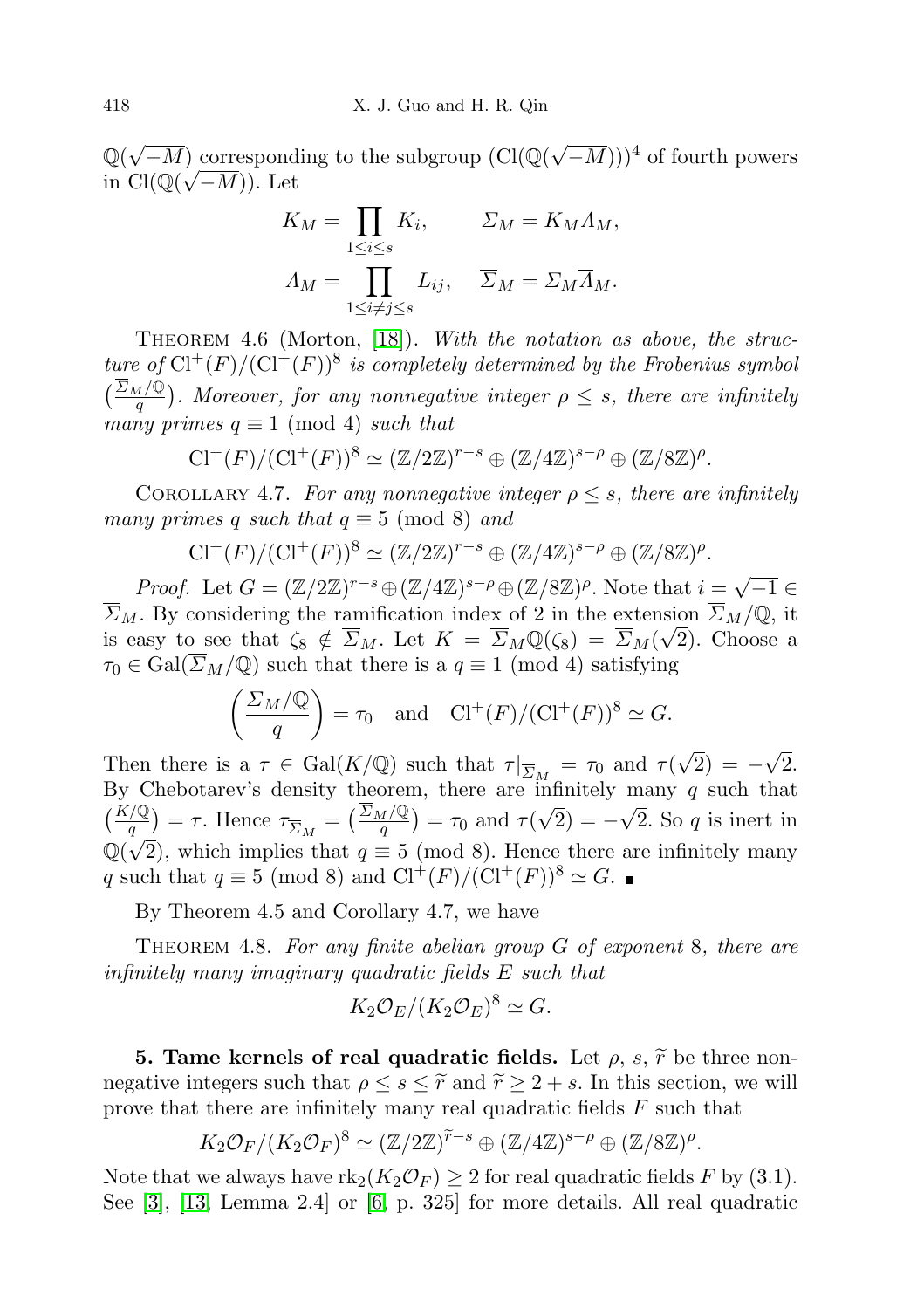fields with  $K_2\mathcal{O}_F/(K_2\mathcal{O}_F)^2 \simeq (\mathbb{Z}/2\mathbb{Z})^2$  are determined by Browkin and Schinzel [\[3\]](#page-16-4). All totally real number fields L with  $K_2 \mathcal{O}_L \simeq (\mathbb{Z}/2\mathbb{Z})^{[L:\mathbb{Q}]}$  are determined in [\[15\]](#page-16-14) and [\[7\]](#page-16-15).

Let p, q be two different primes. The biquadratic residue symbol  $\binom{p}{q}$  $\frac{p}{q}\big)_4$  is defined to be

$$
\left(\frac{p}{q}\right)_4 = \begin{cases} 1 & \text{if } p \equiv a^4 \pmod{q} \text{ for some integer } a, \\ -1 & \text{if } p \not\equiv a^4 \pmod{q} \text{ for any integer } a \text{ and } \left(\frac{p}{q}\right) = 1, \\ 0 & \text{otherwise.} \end{cases}
$$

Let  $r = \tilde{r} - 2$ . We choose primes  $p_1, \ldots, p_r$  and q (q will vary to create infinitely many real quadratic fields  $F$ ) such that

(1) 
$$
p_i \equiv 1 \pmod{8}
$$
 for  $1 \le i \le r$ ;  
\n(2)  $\left(\frac{p_i}{p_j}\right) = 1$  for  $1 \le i \ne j \le r$ ;  
\n(5.1) (3)  $\left(\frac{p_i}{p_j}\right)_4 \left(\frac{p_j}{p_i}\right)_4 = 1$  for  $i \ne j$ ,  
\n(4)  $q \equiv 3 \pmod{8}$ ,  
\n(5)  $\left(\frac{p_i}{q}\right) = \begin{cases} 1 & \text{if } 1 \le i \le s, \\ -1 & \text{if } s + 1 \le i \le r. \end{cases}$   
\nLet  $d = p_1 \cdots p_r q$ ,  $F = \mathbb{Q}(\sqrt{d})$  and  $E = \mathbb{Q}(\sqrt{-d})$ . Recall that  
\n $R_E^{(1)} = ((p_i, -d)_{p_j})_{(r+1) \times (r+1)}$ .

By  $(2.1)$ , we have

(5.2) 
$$
\varphi(R_E^{(1)}) = \begin{pmatrix} O_{s \times s} & O_{s \times (r-s+1)} \\ O_{(r-s+1) \times s} & A_E \end{pmatrix},
$$

where the  $O$ 's are zero matrices,

(5.3) 
$$
A_E = \begin{pmatrix} 1 & 0 & \cdots & 0 & 1 \\ 0 & 1 & \cdots & 0 & 1 \\ \vdots & \vdots & \ddots & \vdots & \vdots \\ 0 & 0 & \cdots & 1 & 1 \\ 1 & 1 & \cdots & 1 & a \end{pmatrix}_{(r-s+1)\times(r-s+1)}
$$

and  $a \equiv r - s \pmod{2}$ . It is easy to see that  $\text{rank}(A_E) = r - s$ . Then by Rédei's Theorem,

$$
rk_4(Cl(E)) = r - rank(A_E) = s.
$$

By Gauss's genus theory,  $_2\text{Cl}(E)$  is generated by  $[p_1], \ldots, [p_r]$ , and these r elements are linearly independent. By (3.1), we have  $\text{rk}_2(K_2\mathcal{O}_F) = r + 2$ .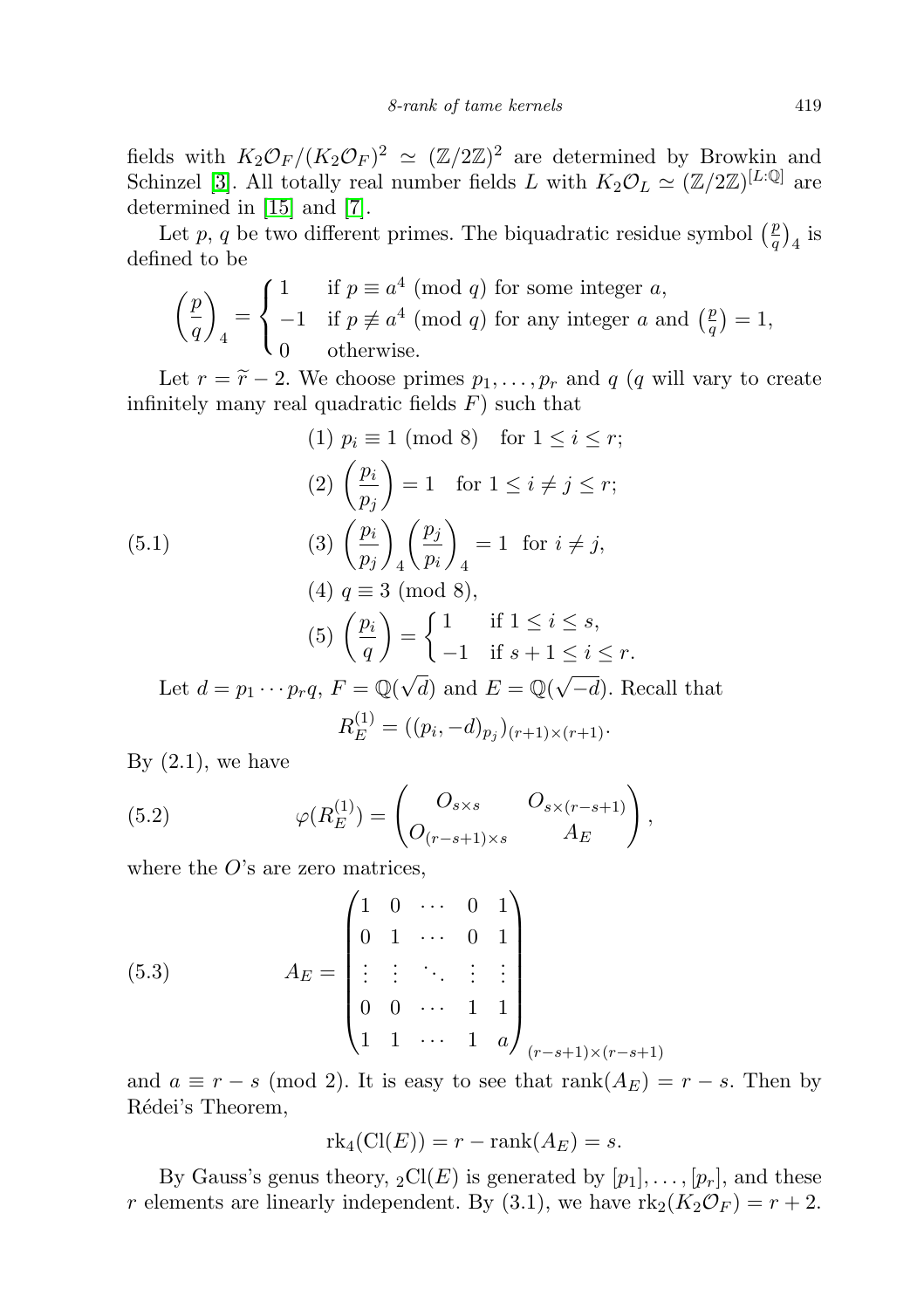Note that  $(-2, d)_{p_j} = 1$  for any prime  $p_j$ . Hence  $d \in \text{Norm}_{\mathbb{Q}(\sqrt{-2})/\mathbb{Q}}(\mathbb{Q}(\sqrt{-2})^{\times}),$ i.e., there exist  $u, w \in \mathbb{N}$  such that  $d = u^2 + 2w^2$ . By [\[3\]](#page-16-4),  $\overline{2(K_2\mathcal{O}_F)}$  is generated by linearly independent elements

$$
\{-1, p_1\}, \ldots, \{-1, p_r\}, \{-1, -1\}, \{-1, u + \sqrt{d}\}.
$$

The linear independence follows from Theorem 6.3 of [\[31\]](#page-17-6).

We will show that  $_2(K_2\mathcal{O}_F) \cap (K_2\mathcal{O}_F)^2$  is contained in the subgroup generated by  $\{-1, p_1\}, \ldots, \{-1, p_r\}$ . We suppose that  $\{-1, m(u + \sqrt{d})\} \in$  $(K_2\mathcal{O}_F)^2$ . Then we see that the real Hilbert symbols  $(-1, m(u + \sqrt{d}))_{\mathbb{R}} =$  $(-1, m(u - \sqrt{d}))_{\mathbb{R}}$  are 1. Hence  $u + \sqrt{d} > 0$  and  $u - \sqrt{d} > 0$ . However this is impossible for  $(u+\sqrt{d})(u-\sqrt{d})=u^2-d=-2w^2< 0$ . So  $_2(K_2\mathcal{O}_F)\cap (K_2\mathcal{O}_F)^2$ is contained in the subgroup generated by  $\{-1, p_1\}, \ldots, \{-1, p_r\}.$ 

THEOREM 5.1. With the notation as above, let  $m$  be a positive integer with m | d. Then  $\{-1, m\} \in (K_2 \mathcal{O}_F)^2$  if and only if  $[m] \in (Cl(E))^2$ .

*Proof.* By Theorem 3.2,  $\{-1, m\} \in (K_2 \mathcal{O}_F)^2$  if and only if one can find an  $\varepsilon \in {\pm 1, \pm 2}$  such that for any odd prime  $l | d$ ,

(5.4) 
$$
(m, -d)_l = \left(\frac{\varepsilon}{l}\right).
$$

By the product formula, we need only show that there exists  $\varepsilon \in \{\pm 1, \pm 2\}$ such that

(5.5) 
$$
(m, -d)_{p_i} = \left(\frac{\varepsilon}{p_i}\right) \quad \text{for } 1 \leq i \leq r.
$$

Since  $p_i \equiv 1 \pmod{8}$ , we have  $\left(\frac{\varepsilon}{n}\right)$  $\frac{\varepsilon}{p_i}$  = 1. Hence (5.5) is equivalent to

(5.6) 
$$
(m, -d)_{p_i} = 1.
$$

By Corollary 2.3 of [\[14\]](#page-16-3), we know that (5.6) holds if and only if  $[m] \in$  $Cl(E)^2$ .

By  $(5.2)$ ,  $(5.3)$  and Corollary 2.3 of [\[14\]](#page-16-3),  $[m] \in (Cl(E))^2$  if and only if  $m = p_1^{a_1} \cdots p_s^{a_s} (p_{s+1} \cdot p_r q)^b$  for some  $a_1, \ldots, a_s, b \in \{0, 1\}$ . Hence  $\{-1, m\} \in$  $(K_2\mathcal{O}_F)^2$  if and only  $m = p_1^{a_1} \cdots p_s^{a_s} (p_{s+1} \cdot p_r q)^b$  for some  $a_1, \ldots, a_s, b \in$  ${0,1}.$ 

THEOREM 5.2. Assume  $m = p_1^{a_1} \cdots p_s^{a_s} (p_{s+1} \cdot p_r q)^b$  for some  $a_1, \ldots, a_s, b$  $\in \{0,1\}$ . Then  $\{-1,m\} \in (K_2 \mathcal{O}_F)^4$  if and only if  $[m] \in (Cl(E))^4$ .

*Proof.* Since  $d \equiv 3 \pmod{8}$  and  $q \equiv 3 \pmod{8}$ , we have  $(2, d)_q = -1$ . Hence  $2 \notin \text{Norm}_{F/\mathbb{Q}}(F^{\times})$ . Since  $\{-1, d\} = 1$  and  $[d] = 1 \in \text{Cl}(E)$ , we can always assume that  $b = 0$ . Hence  $m | p_1 \cdots p_s$  and the following Diophantine equation is solvable in  $\mathbb{Z}$ :

$$
mZ^2 = X^2 + dY^2.
$$

We assume that  $(X_m, Y_m, Z_m)$  is a solution with  $Z_m > 0$  and  $Z_m$  prime to d.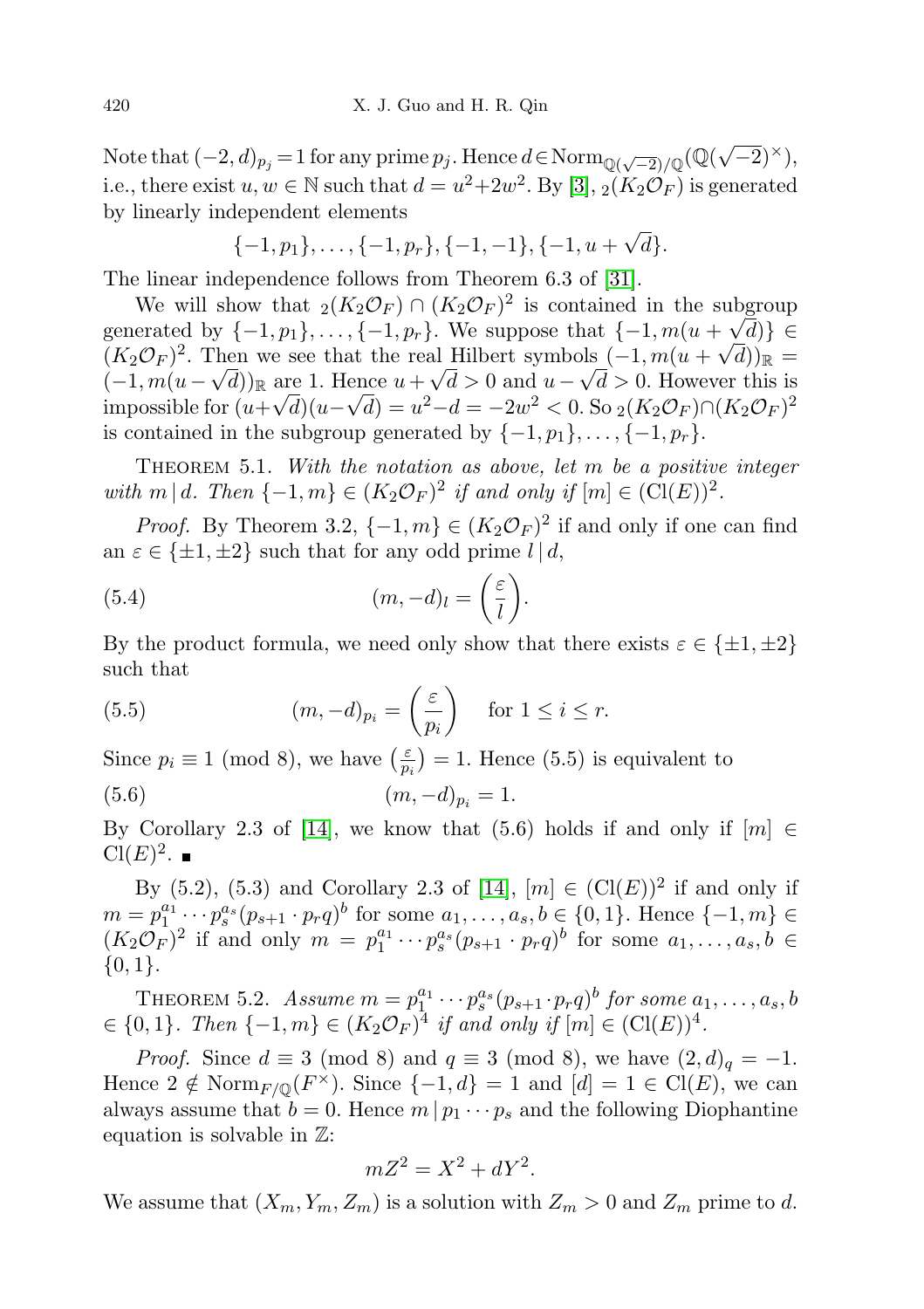By Lemma 3.3,  $\{-1,m\} \in (K_2 \mathcal{O}_F)^4$  if and only if there exist  $h_1 | p_1 \cdots p_r$ ,  $h_3 = 1$  or q, and  $\varepsilon \in {\pm 1, \pm 2}$  such that for any odd prime  $l | d$ ,

(5.7) 
$$
(d, m_3h_1h_5)_l(-2^{\sigma(l)}d, m_5h_3h_7)_l = \left(\frac{\varepsilon Z_m}{l}\right).
$$

Note that  $m_5 = h_5 = h_7 = 1$ ,  $\sigma(l) = 0$  and  $\left(\frac{\varepsilon Z_m}{l}\right) = (-d, \varepsilon Z_m)$  for any odd prime l | d. Hence (5.7) is equivalent to the existence of  $h_1|p_1 \cdots p_r$ ,  $h_3 = 1$ or q, and  $\varepsilon \in {\pm 1, \pm 2}$  such that for any odd prime  $l | d$ ,

(5.8) 
$$
(-d, m_3 h_1 h_3 Z_m \varepsilon)_l = (-1, m_3)_l.
$$

Let

(5.9) 
$$
h'_3 = \begin{cases} q & \text{if } m_3h_3 = q, \\ 1 & \text{otherwise.} \end{cases}
$$

Hence (5.8) is equivalent to the existence of  $h_1 | p_1 \cdots p_r$ ,  $h'_3 = 1$  or q, and  $\varepsilon \in {\pm 1, \pm 2}$  such that

(5.10) 
$$
(1) (-d, h_1 h'_3 Z_m)_{p_i} = 1 \text{ for all } 1 \le i \le r,
$$

$$
(2) (-d, h_1 h'_3 Z_m \varepsilon)_{q} = -1.
$$

Since  $(-d, 2)_q = -1$ , we can always find  $\varepsilon \in {\pm 1, \pm 2}$  such that  $(2)$  of 5.10 holds. Hence (5.10) holds if and only if we can find  $h_1 | p_1 \cdots p_r$  and  $h'_3 = 1$ or q such that

(5.11) 
$$
(-d, h_1 h'_3 Z_m)_{p_i} = 1 \text{ for all } 1 \le i \le r.
$$

By the product formula,  $(5.11)$  implies  $(-d, h_1 h'_3 Z_m)_q = 1$ .

By the same argument as in the proof of Theorem 4.3 and [\[14,](#page-16-3) Theorem 2.6, (5.11) is equivalent to  $[m] \in (Cl(E))^4$ .

By Tate's Theorem 6.3 of [\[31\]](#page-17-6), the Tate kernel  $T_F$  is  $(F^{\times})^2 \cup 2(F^{\times})^2$ . Hence if  $m | d$ , then  $\{-1, m\} = 1$  if and only if  $m = 1$ . Hence

(5.12) 
$$
\#\{m : m | p_1 \cdots p_s \text{ and } \{-1, m\} \in (K_2 \mathcal{O}_F)^4\} = 2^{\text{rk}_8(K_2 \mathcal{O}_F)}.
$$

Let m be a divisor of  $p_1 \cdots p_s$ . Since  $[p_1], \ldots, [p_s]$  are linearly independent, we have  $[m] = 1 \in \text{Cl}(E)$  if and only  $m = 1$ . Hence

(5.13) 
$$
\# \{ m : m | p_1 \cdots p_s \text{ and } [m] \in (\text{Cl}(E))^4 \} = 2^{\text{rk}_8(\text{Cl}(E))}.
$$

Thus we get the following theorem.

THEOREM 5.3. With the notation as above,  $\text{rk}_8(\text{Cl}(E)) = \text{rk}_8(K_2\mathcal{O}_F)$ .

*Proof.* This follows from  $(5.12)$ ,  $(5.13)$  and Theorem 5.2.

Hence we have the following theorem.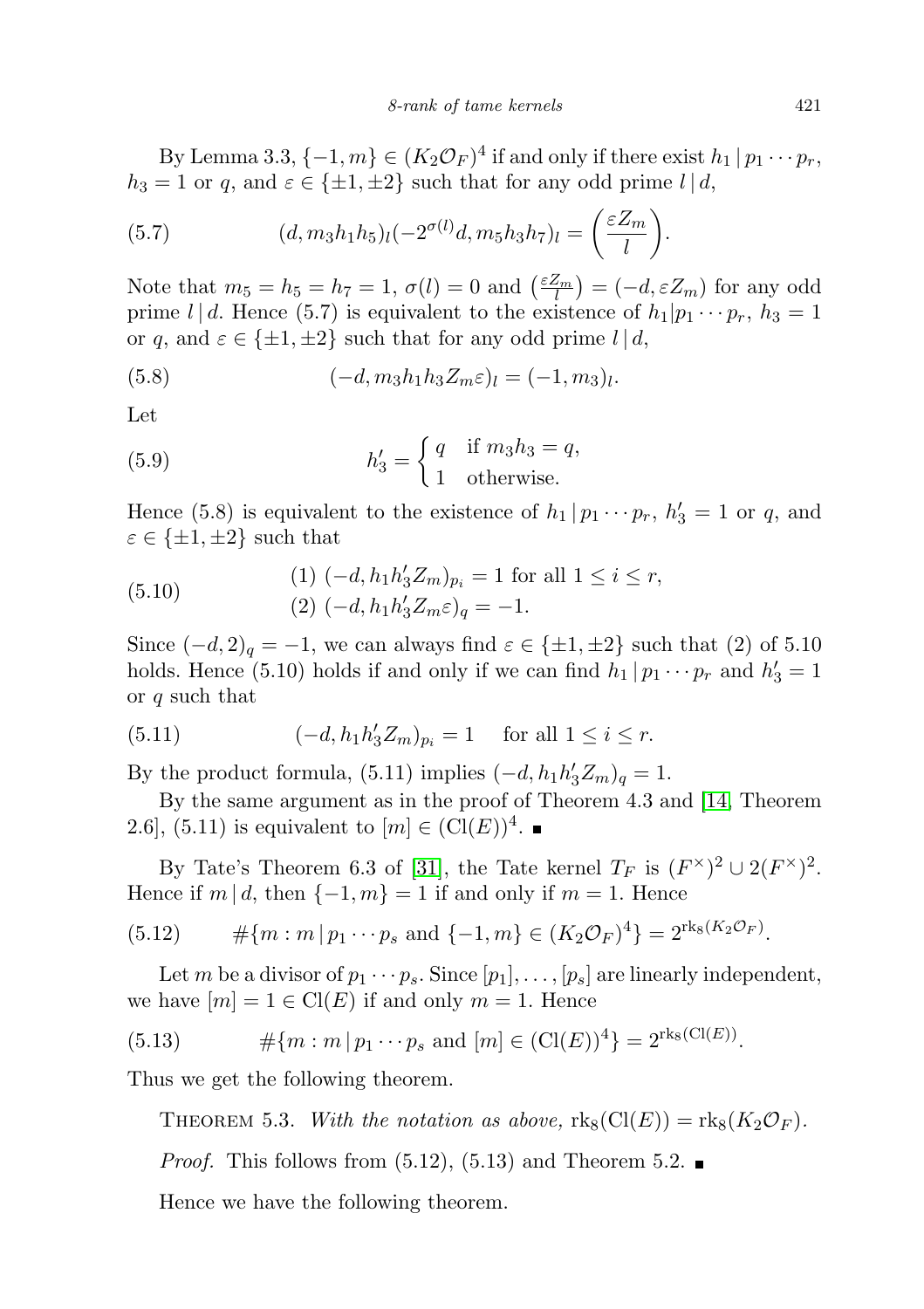THEOREM 5.4. Let  $p_1, \ldots, p_r, q$  be primes satisfying conditions (1)–(5) of (5.1). Let  $d = p_1 \cdots p_r q$ ,  $F = \mathbb{Q}(\sqrt{d})$ , and  $E = \mathbb{Q}(\sqrt{-d})$ . Then

$$
rk_2(Cl(E)) = r,
$$
  
\n
$$
rk_2(K_2\mathcal{O}_F) = r + 2,
$$
  
\n
$$
rk_3(Cl(E)) = rk_8(K_2\mathcal{O}_F).
$$
  
\n
$$
rk_4(K_2\mathcal{O}_F) = s,
$$
  
\n
$$
rk_5(Cl(E)) = rk_8(K_2\mathcal{O}_F).
$$

For any  $1 \leq i \leq s$ , let  $K_i$  be the unique quartic cyclic extension of Q with conductor  $p_i$ . Note that  $K_i \supset \mathbb{Q}(\sqrt{p_i})$ . For any i, j such that  $1 \leq i \neq j \leq s$ , Let  $L_{ij}$  be the unique quartic cyclic extension of  $\mathbb{Q}(\sqrt{p_i p_j})$  which is unramified at finite primes. Let

$$
\Sigma = \Big(\prod_{1 \leq i \leq s} \Big) \Big(\prod_{1 \leq i \neq j \leq s} L_{ij}\Big).
$$

THEOREM 5.5 (Morton, Theorems 1 and 4 of [\[17\]](#page-17-3)). With the notation as above, let  $E = \mathbb{Q}(\sqrt{-d})$ , where  $d = p_1 \cdots p_r q$  and  $p_1, \ldots, p_r, q$  satisfy the five conditions of (5.1). Then the structure of  $Cl(E)/\left(Cl(E)\right)^8$  is completely determined by the Frobenius symbol  $\left(\frac{\Sigma/\mathbb{Q}}{q}\right)$ . Let G be a finite abelian group whose exponent divides 8. Then there are infinitely many imaginary quadratic fields  $E = \mathbb{Q}(\sqrt{-p_1 \cdots p_r q})$  (i.e., infinitely many q) such that

$$
\operatorname{Cl}(E)/(\operatorname{Cl}(E))^8 \simeq G.
$$

THEOREM 5.6. For any nonnegative integer  $\rho \leq s$ , there are infinitely many q such that  $q \equiv 3 \pmod{8}$  and

$$
\operatorname{Cl}(E)/(\operatorname{Cl}(E))^8 \simeq (\mathbb{Z}/2\mathbb{Z})^{r-s} \oplus (\mathbb{Z}/4\mathbb{Z})^{s-\rho} \oplus (\mathbb{Z}/8\mathbb{Z})^{\rho}.
$$

*Proof.* Note that  $\sqrt{-1} \notin \Sigma$  and  $\sqrt{2} \notin \Sigma$ . This theorem can be proved by the same argument as Corollary 4.7.  $\blacksquare$ 

Hence by Theorems 5.4 and 5.6, we get

THEOREM 5.7. For any finite abelian group H of exponent 8 with  $\text{rk}_2(H)$  $\geq 2 + \text{rk}_4(H)$ , there are infinitely many real quadratic fields F such that

$$
K_2 \mathcal{O}_F/(K_2 \mathcal{O}_F)^8 \simeq H.
$$

As mentioned in the Introduction, our proof depends on Morton's explicit construction of certain quadratic fields. In these cases one always gets  $\text{rk}_2(K_2\mathcal{O}_F) \geq \text{rk}_4(K_2\mathcal{O}_F) + 2$ . However there are many examples of real quadratic fields F with  $\text{rk}_2(K_2\mathcal{O}_F) = \text{rk}_4(K_2\mathcal{O}_F) + 1$ . Note that since  ${-1,-1}$  is not a square in  $K_2\mathcal{O}_F$ ,  $\text{rk}_2(K_2\mathcal{O}_F) \geq \text{rk}_4(K_2\mathcal{O}_F) + 1$  always holds. In our cases,  $2 \notin \text{Norm}_{F/\mathbb{Q}}(F^{\times})$ . However, if  $\text{rk}_2(K_2\mathcal{O}_F) = \text{rk}_4(K_2\mathcal{O}_F)$ + 1, then one might have to deal with the cases when  $2 \in \text{Norm}_{F/\mathbb{Q}}(F^{\times})$ which are much more difficult.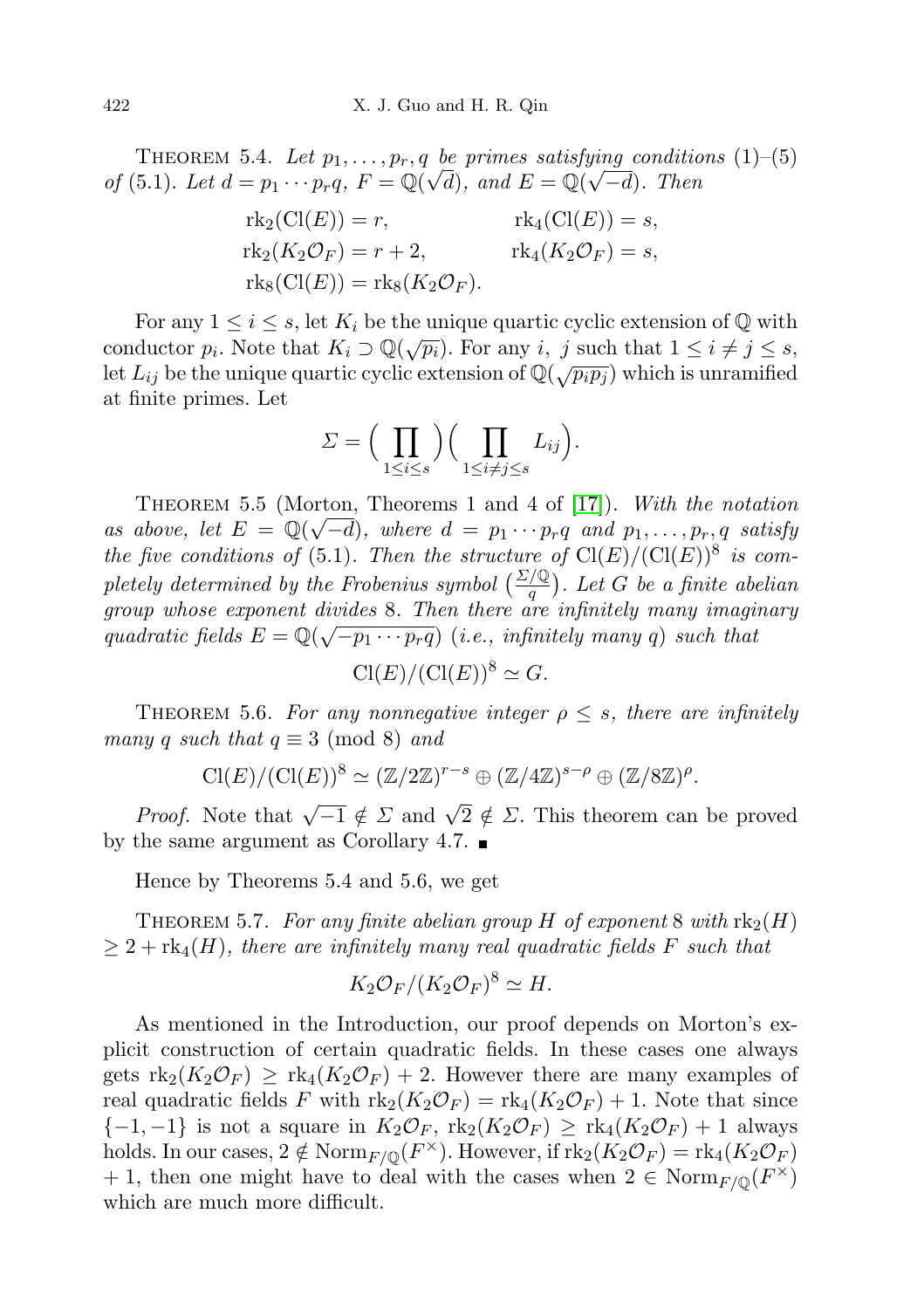CONJECTURE 5.8. For any finite abelian group  $H$  of exponent 8 with  $\text{rk}_2(H) \geq 1 + \text{rk}_4(H)$ , there are infinitely many real quadratic fields F such that  $K_2\mathcal{O}_F/(K_2\mathcal{O}_F)^8 \simeq H$ .

Acknowledgments. We thank the referee for providing constructive comments and help in improving the contents of this paper. We also want to thank Professors M. Kolster, P. Morton and P. Stevenhagen for their valuable help. The first author is grateful to Columbia University for hospitality.

The authors are supported by NCET, NSFC (Nos. 10971091 and 11171141), Natural Science Foundation of the Jiangsu Province (BK2010007), SRFDF (Nos. 200802840003 and 200802841042), the project sponsored by SRF for ROCS, SEM (No. 0203133040), and the Development Fund for Key Scientific and Technical Innovation Projects, Ministry of Education of China (No. 708044).

## References

- <span id="page-16-10"></span>[1] M. C. Boldy, The 2-primary component of the tame kernel of quadratic number fields, Ph.D. thesis, Catholic University of Nijmegen, 1991.
- <span id="page-16-9"></span>[2] J. Browkin, The functor  $K_2$  for the ring of integers of a number field, in: Universal Algebra and Applications (Warszawa, 1978), Banach Center Publ. 9, PWN, Warszawa, 1982, 187–195.
- <span id="page-16-4"></span>[3] J. Browkin and A. Schinzel, On Sylow 2-subgroups of  $K_2\mathcal{O}_F$  for quadratic number fields F, J. Reine Angew. Math. 331 (1982), 104–113.
- <span id="page-16-11"></span>[4] M. Crainic and P. A. Østvær, On two-primary algebraic K-theory of quadratic number rings with focus on  $K_2$ , Acta Arith. 87 (1999), 223–243.
- <span id="page-16-6"></span>[\[5\]](http://dx.doi.org/10.1080/00927870701872463) X. Cheng, A note on the 4-rank densities of  $K_2\mathcal{O}_F$  for quadratic number fields F, Comm. Algebra 36 (2008), 1634–164.
- <span id="page-16-13"></span>[\[6\]](http://dx.doi.org/10.1016/0022-314X(86)90077-6) G. Gras, Remarks on  $K_2$  of number fields, J. Number Theory 23 (1986), 322–335.
- <span id="page-16-15"></span>[\[7\]](http://dx.doi.org/10.1080/00927870701404333) X. J. Guo, A remark on  $K_2\mathcal{O}_F$  of the rings of integers of totally real number fields, Comm. Algebra 35 (2007), 2889–2893.
- <span id="page-16-7"></span> $[8] \quad [8] \quad -$ , On the 4-rank of tame kernels, Acta Arith. 136 (2009), 135–149.
- <span id="page-16-8"></span>[9] H. Hasse, Number Theory, Grundlehren Math. Wiss. 229, Springer, Berlin, 1980.
- <span id="page-16-0"></span>[10] E. Hecke, Lectures on the Theory of Algebraic Numbers, Grad. Texts in Math. 77, Springer, New York, 1981.
- <span id="page-16-1"></span>[11] D. Hilbert, The Theory of Algebraic Number Fields, Springer, Berlin, 1998.
- <span id="page-16-5"></span>[12] J. Hurrelbrink and M. Kolster, Tame kernels under relative quadratic extensions and Hilbert symbols, J. Reine Angew. Math. 499 (1998), 145–188.
- <span id="page-16-12"></span>[\[13\]](http://dx.doi.org/10.1007/BF00535049) F. Keune, On the structure of  $K_2$  of the ring of integers in a number field, K-theory 2 (1989), 625–645.
- <span id="page-16-3"></span>[14] M. Kolster, The 2-part of the narrow class group of a quadratic number field, Ann. Sci. Math. Québec 29 (2005), 73–96.
- <span id="page-16-14"></span>[15] M. Mazur and J. Urbanowicz, A note on  $K_2$  of the rings of integers of totally real number fields, in: Algebraic K-theory, Commutative Algebra, and Algebraic Geometry (Santa Margherita Ligure, 1989), Contemp. Math. 126, Amer. Math. Soc., 1992, 147–150.
- <span id="page-16-2"></span>[16] P. Morton, On Rédei's theory of the Pell equation, J. Reine Angew. Math. 307/308 (1979), 373–398.